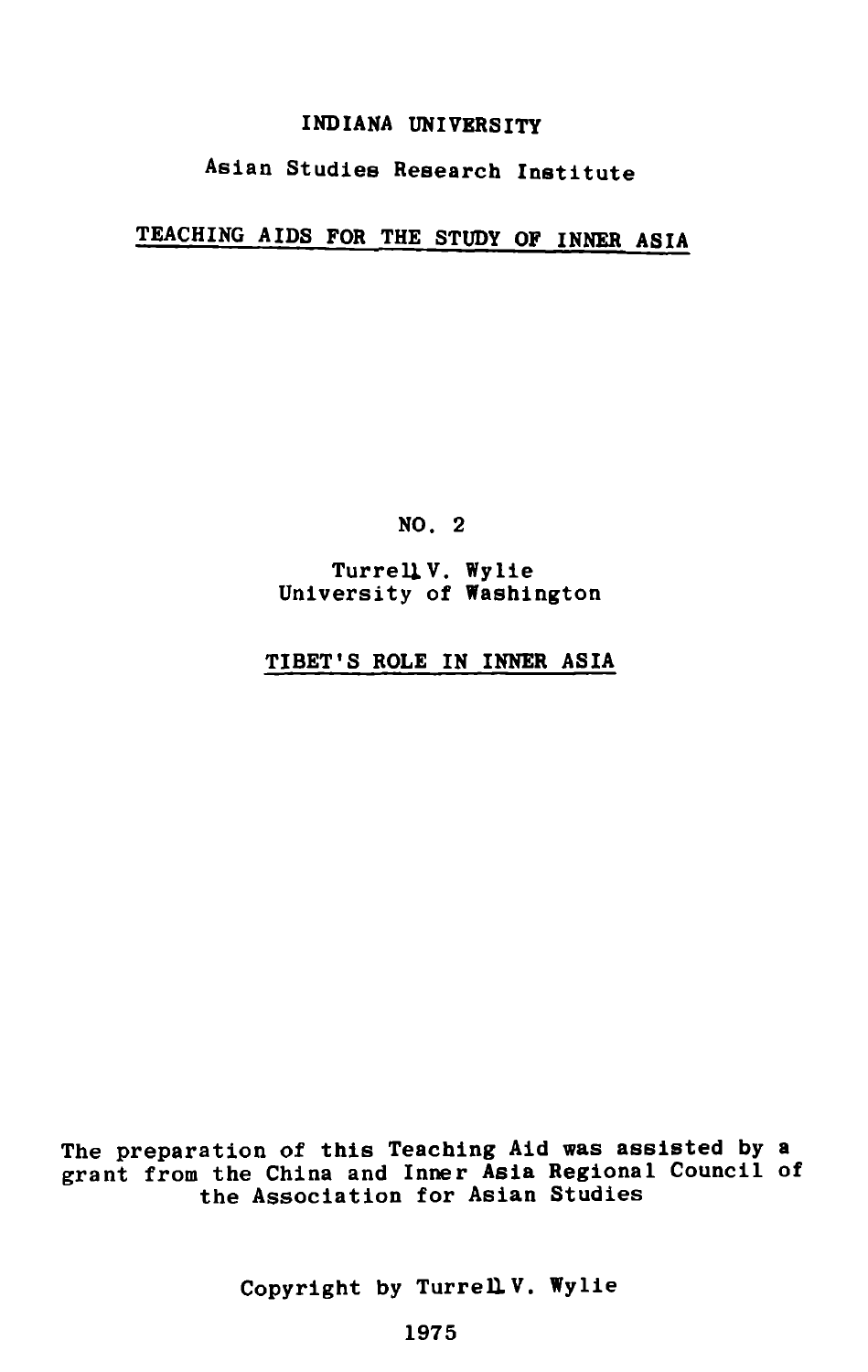## TEACHING AIDS FOR THE STUDY OF INNER ASIA

- No. 1 Denis Sinor, What is Inner Aeia? (1975)
- No. 2 Turrell V. Wylie, Tibet's Role in Inner Asia (1975)

The Teaching Aids published in this series do not necessarily contain the results of original research. They are prepared and published for the purpose of helping non-specialized college and high school teachers to incorporate Inner Asian topics into their courses.

Offers of collaboration, suggestions for topics, are welcome and should be addressed to Professor Denis Sinor, Director, Asian Studies Research Institute, Indiana University, Bloomington, Ind. 47401.

Orders should be addressed to the same address. For postage and handling a charge of \$1.00 (one) will be made for every **two** copies sent. Checks should be made payable to Inner Asian Teaching Aids.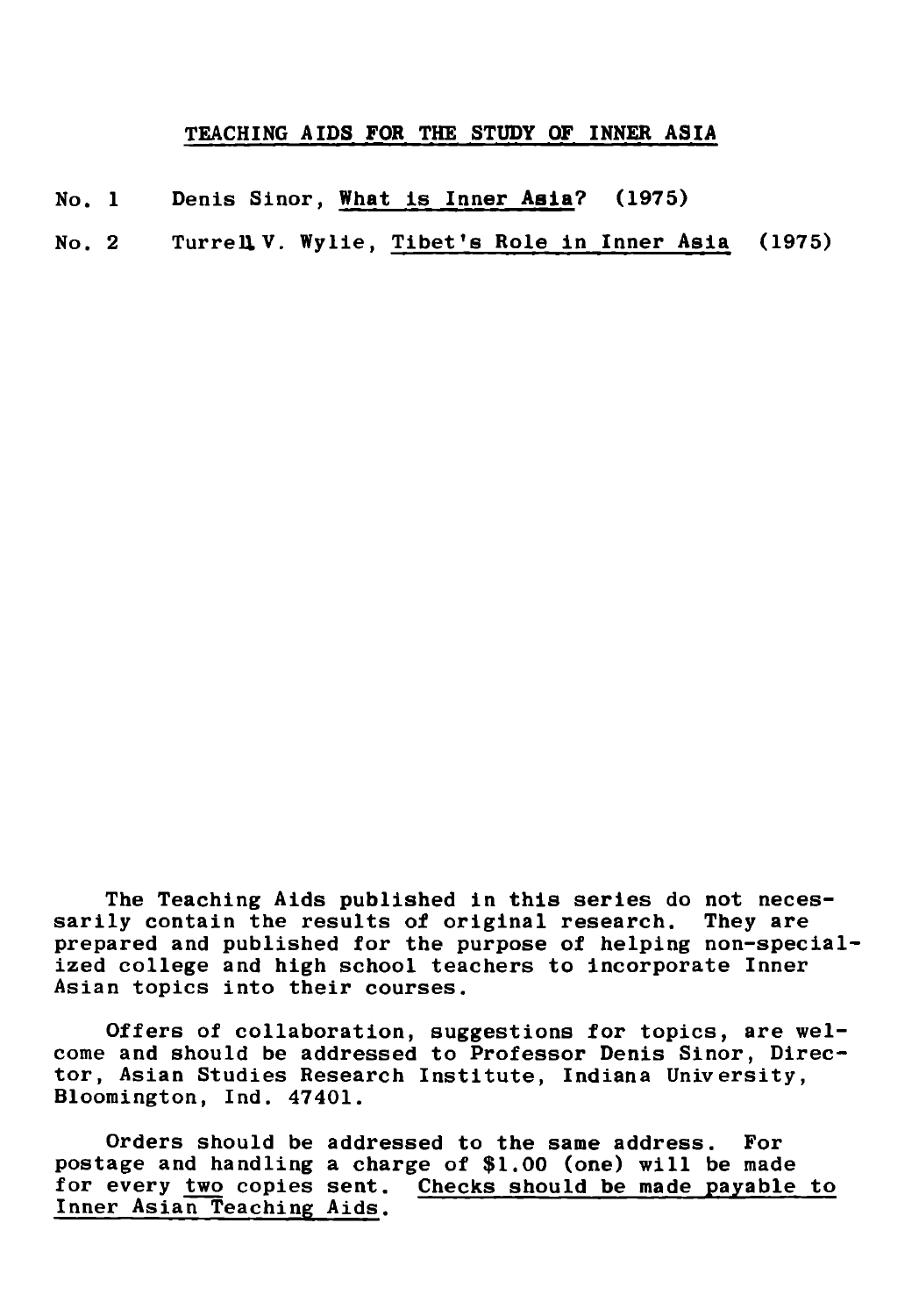### **INTRODUCTION**

Tibet is often called a terra incognita - a term indicative of widespread ignorance about Tibet and the important role it played in the history of Inner Asia. Before the seventh century A.D., the Tibetan people were illiterate and all but ignored in the archives of their civilized neighbors. Military expansion, particularly against China, gained Tibet a place for the first time in the history of the T'ang Dynasty (618-906). Also, a script was devised in the seventh century and the Tibetans soon began to write their own history.

For centuries the formidable terrain of Tibet isolated its people from the main streams of economic and political intercourse in Asia, but it did not deter the eighth-century introduction and subsequent spread of Buddhism in the "Land of Snows". The importance of Tibet in Inner Asian developments in the second millennium A.D was due largely to the charismatic influence of Tibetan lamas on their lay followers, particularly the Mongols.

The "Shangri-La" image of mysterious Tibet was shattered by the revolt against the Chinese in 1959. Since then Tibet has acquired a new significance in Asia because of its stra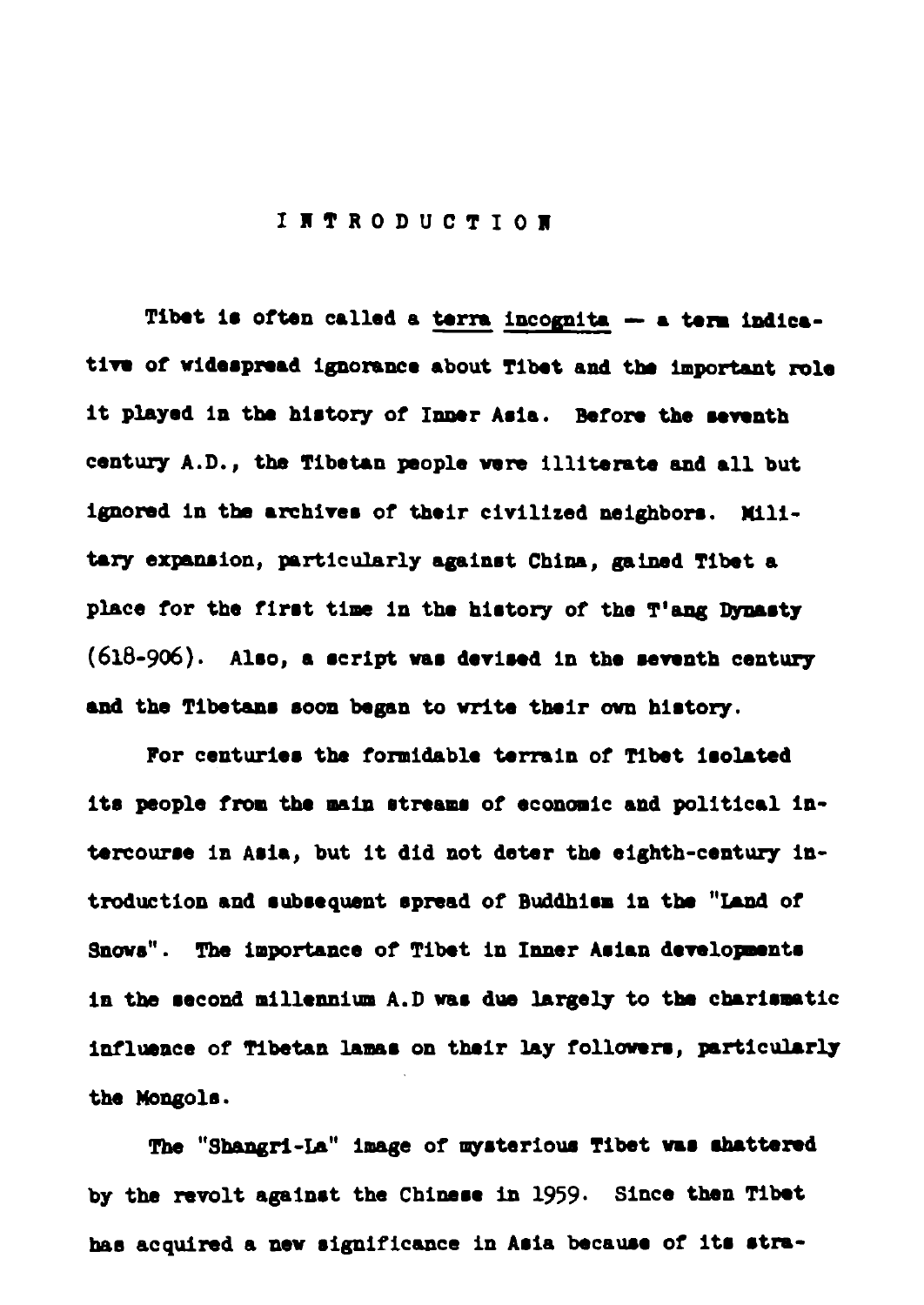tegic location. The publication of many scholarly works since the revolt (combined with earlier works) has shed considerable light on that once "unknown land".

Some interesting features of Tibetan political and religious history are highlighted in this Guide, along with some comments on the formative relationships Tibet had with her neighbors. A selective bibliography with notes on those works recommended for teaching purposes is given at the end.

> Turrell V. Wylie, Ph.D. Professor of Tibetan Studies University of Washington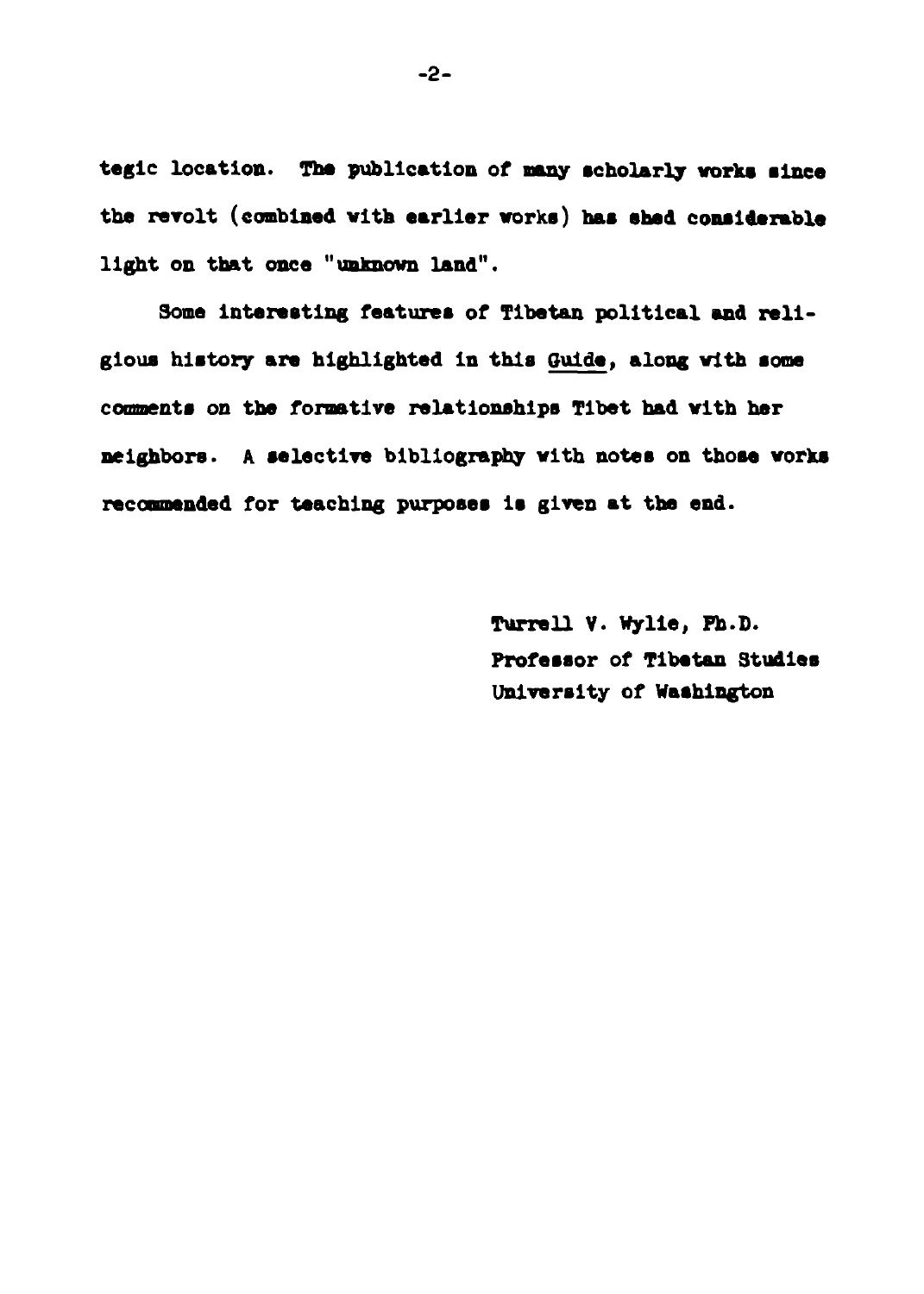#### I. THE TIRETAN PROPIE

The Tibetan people are ethnologically distinct. They exhibit two cephalic types. One resembles the "round-headed" south Chinese; the other, the "long-headed" Turco-Mongols of Central Asia. This dichotomy suggests that one was imposed upon the other in prehistoric times, perhaps as the result of military invasion by the "long-heads" against the sedentary "round-heads". The long-head type predominated among the nomads; the round-head type among the agriculturalists.

The Tibetan language itself exhibits an apparent dichotomy of linguistic origin. Tibetan is usually classified in the Sino-Tibetan language family; however. Tibetan and Chinese are mutually unintelligible. Moreover, the syntactical features of Tibetan differ from those of Chinese and mirror those of Mongolian and Japanese, which belong to the Altaic family of languages. Since the Tibetans had no written language before the seventh century, it is not possible to trace the prehistoric origin of these linguistic differences.

One of the first problems to be dealt with in the teaching of Tibetan history and culture is the transliteration of Tibetan names. The spelling of Tibetan was standardized a thousand years ago, and since the written word as a medium for the transmission of the teachings of the Buddha acquired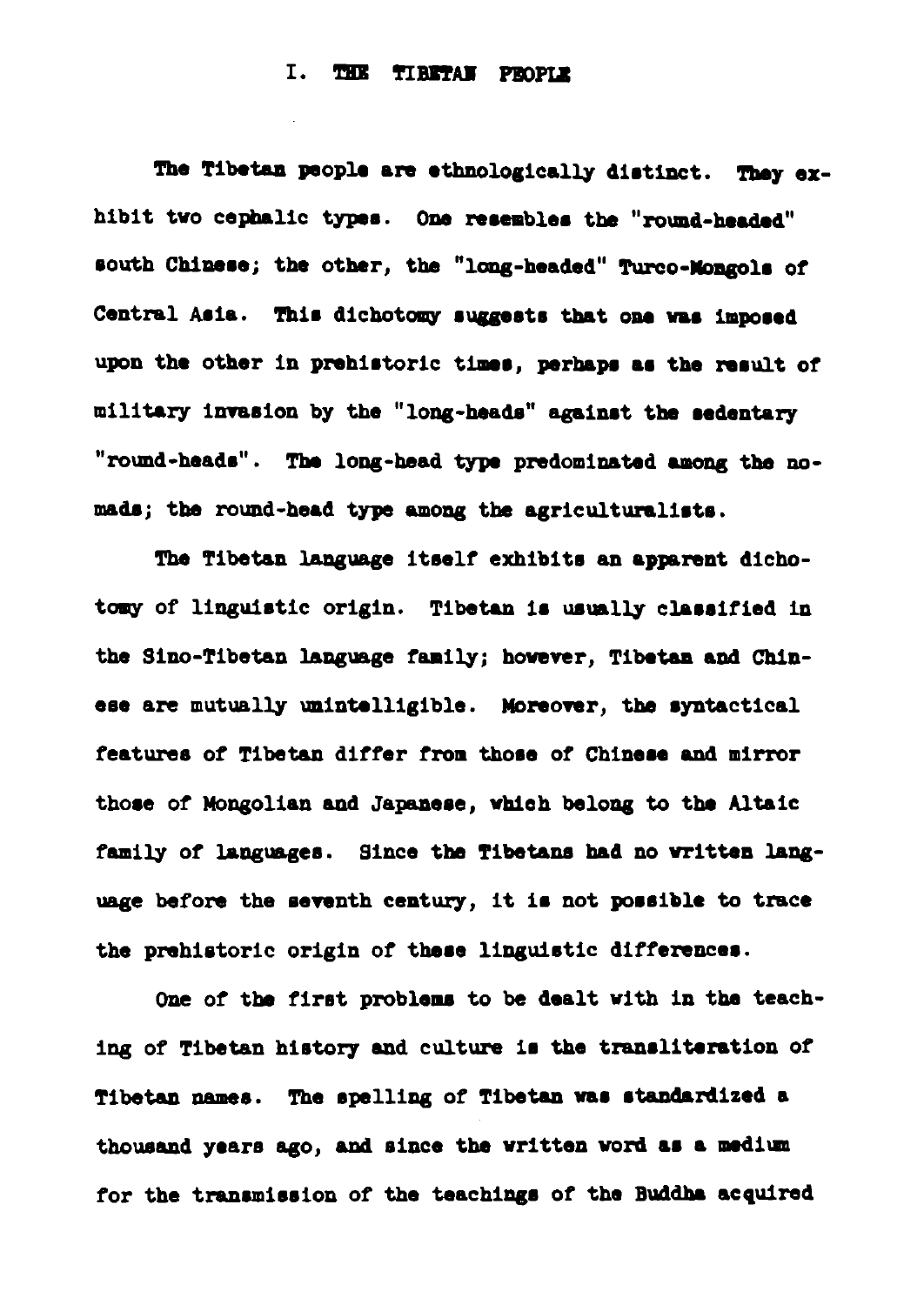a sacral character, the orthography became inviolable. Nevertheless, phonological change occurred in the spoken language and today there is disparity between the orthography and pronunciation of many words, particularly in the Lhasa dialect which served as the lingua franca of modern Tibet. As examples: Bkra-shis-lhun-po (name of the Panchen Lama's monastery] appears as Tashilumpo in some sources. Rayal-rtse [a key administrative town] is commonly spelled Gyantse, and since the annexation of Tibet by the People's Republic of China it is also called Chiang-tzu. Again, unless knowledgeable in the Tibetan language, few people would recognize g.yag [name of a domesticated ox] to be the same as the anglicized  $'$ vak'. $^*$ 

Faced with this dilemma, some publications aimed at the "general reader" give Tibetan names phonetically; those intended for "scholars" give them orthographically; and others

Incidentally, 'yak' (g.yag) in Tibetan refers only to the male of the species; the female is called 'dri' ('bri). Thus, the popular term "yak-butter tea" is a biological impossibility.

-4 -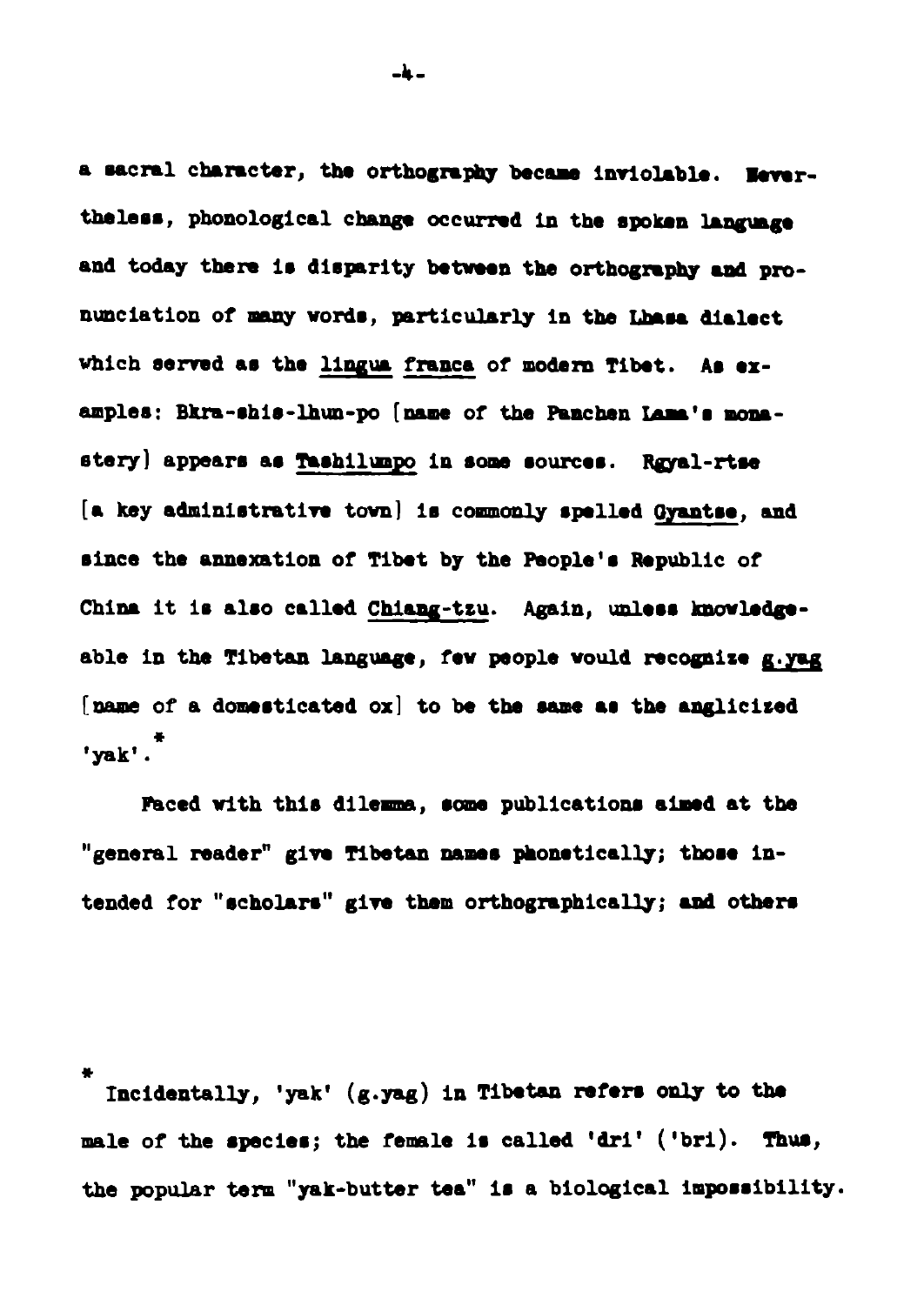for the "serious student" provide both spellings (see the bibliographic notes). In view of dialectal variations proper orthography is essential for correct identifications.

#### II. THE PREHISTORIC PERIOD

Late Tibetan literature contains legendary accounts of the origin of the people and a lineage of prehistoric kings. Tradition claims the Tibetans are descended from monkeys and that they were ruled by divine kings who came down from the sky by means of a magic rope. The eighth king - possessed by an evil spirit - accidentally cut that rope and thereafter the kings were earthbound and entombed at death.

Evidence indicates the oldest religion in Tibet was a form of Central Asian shamanism which taught the world was divided into three realms: sky, earth, and underworld. Each realm was inhabited by certain classes of gods or demons. The soul of a warrior slain in battle went to the sky, while those who died of disease [always demonic in origin] went to the underworld. Many of the ancient shamanic beliefs were adopted into Tibetan Buddhism and survive to this day.

 $-5-$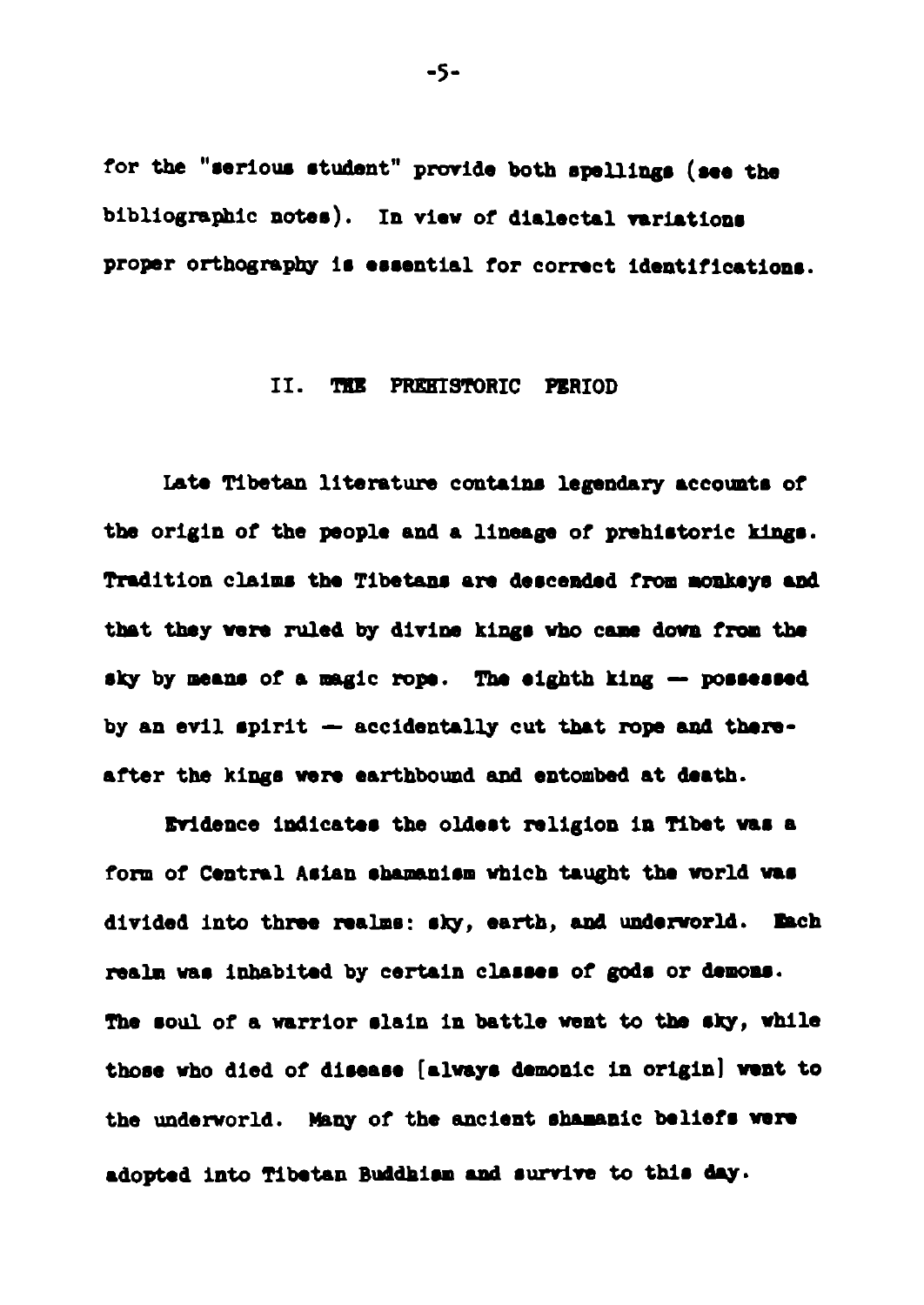Social development in ancient Tibet appears to fit a traditional pattern. Military conquest of a sedentary population resulted in the establishment of a ruling class, which in turn provided cavalry to protect its acquired proprietary rights and to control the subjugated agriculturalists. The emergence of a charismatic leader and the unification of powerful clans were the initial steps in the formation of a monarchy. The earliest site of the royal court was in the Yar-lung valley region, and two ancient castles (one long since in ruins), as well as the tombs of some of the kings, are found in that area.

#### III. THE MONARCHY

During the reign of king Srong-btsan-sgam-po (died  $A.D.$ 649), Tibet emerged in recorded history as an expanding, militant monarchy, encroaching on the advanced civilization, of India **and Chins.** With **the** creation of a rcript **patterned** after **an** Indo-European syllabary, the Tibetans became literate. Military exploits led to matrimonial alliances; consequently, two Buddhist princerws - om fnm Uepal **and** one from China -- came **tO** Tibet bringing icons. The king had temples built to house their images and the first seeds of Buddhism were sown in hostile shamanic ground.

 $-6-$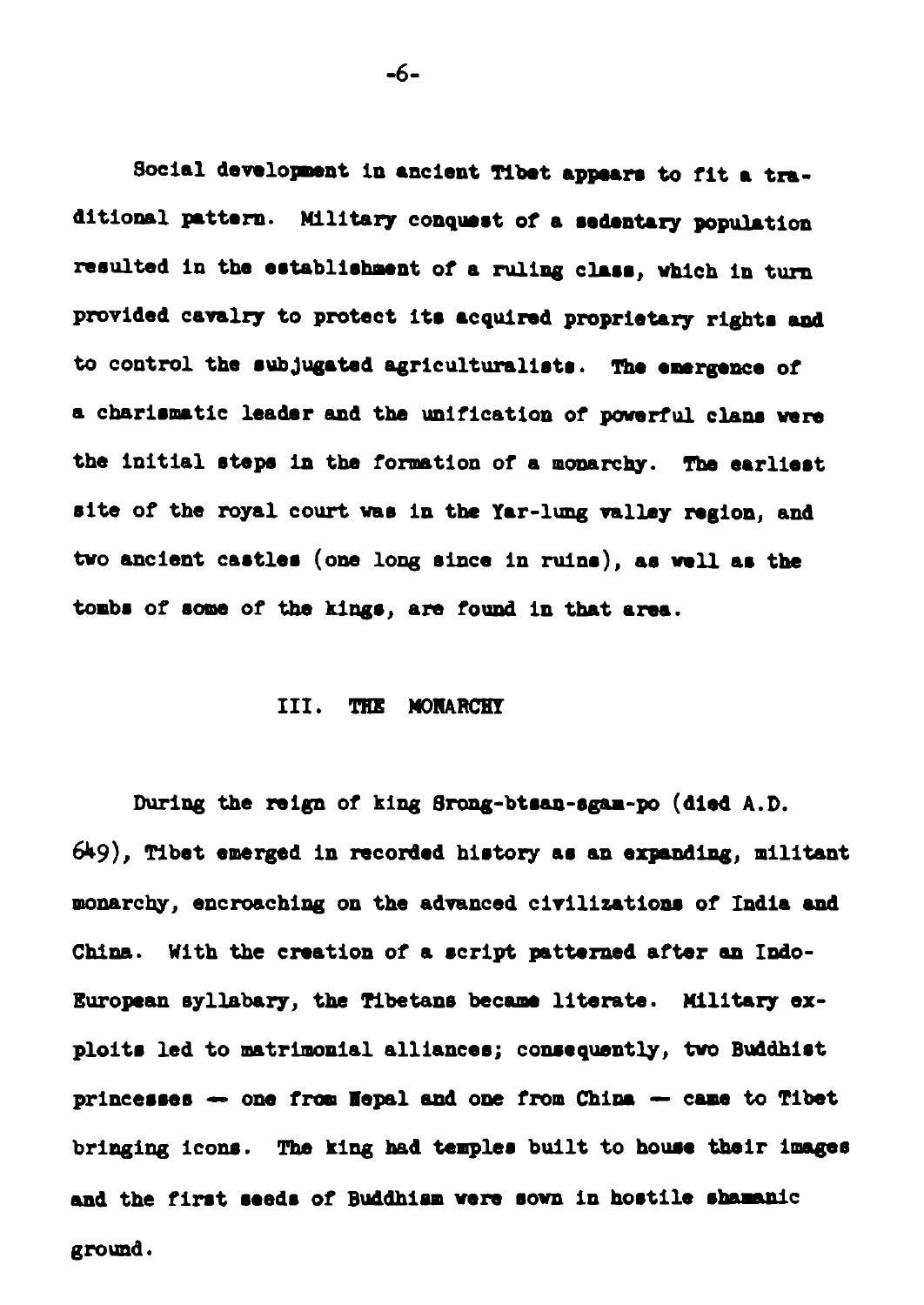The active introduction of Buddhism took place in the eighth century during the time of king Khri-srong-lde-btsan (reigned 755-97). Meditation masters came from China, and hearned teachers were invited from India to proselytize. The first monastery, named Bsam-yas, was built and Tibetans began to take ordination as monks. Differences between the Chinese and Indian schools led to a formal debate at Bsam-yas. The Chinese debater lost, and the king issued a decree that only the Indian system was to be promulgated in Tibet.

Although a foreign religion, Buddhism may well have been **rim8** by **the Tibetan** mooarch ar a political tool for nabaping the social order and world-view of a shamanic society. Relevant here was the Tibetan acceptance of the Indian system which empharized morality end rocial conformity ar s **mom8 to** obtain a better 'rebirth', while the rejected meditational school of Chimese Buddhism is said to have encouraged anti-social and immoral practices during T'ang times.

Politically, the last half of the eighth century saw the **Tibetan wmnhy exgand** to itr zenith. The capital of **T'aag**  China was captured for a fortnight in 763; and in 790 the Tibetans reconquered Chinese Turkestan, which they had earlier held for **two** decade8 (670-9).

 $-7-$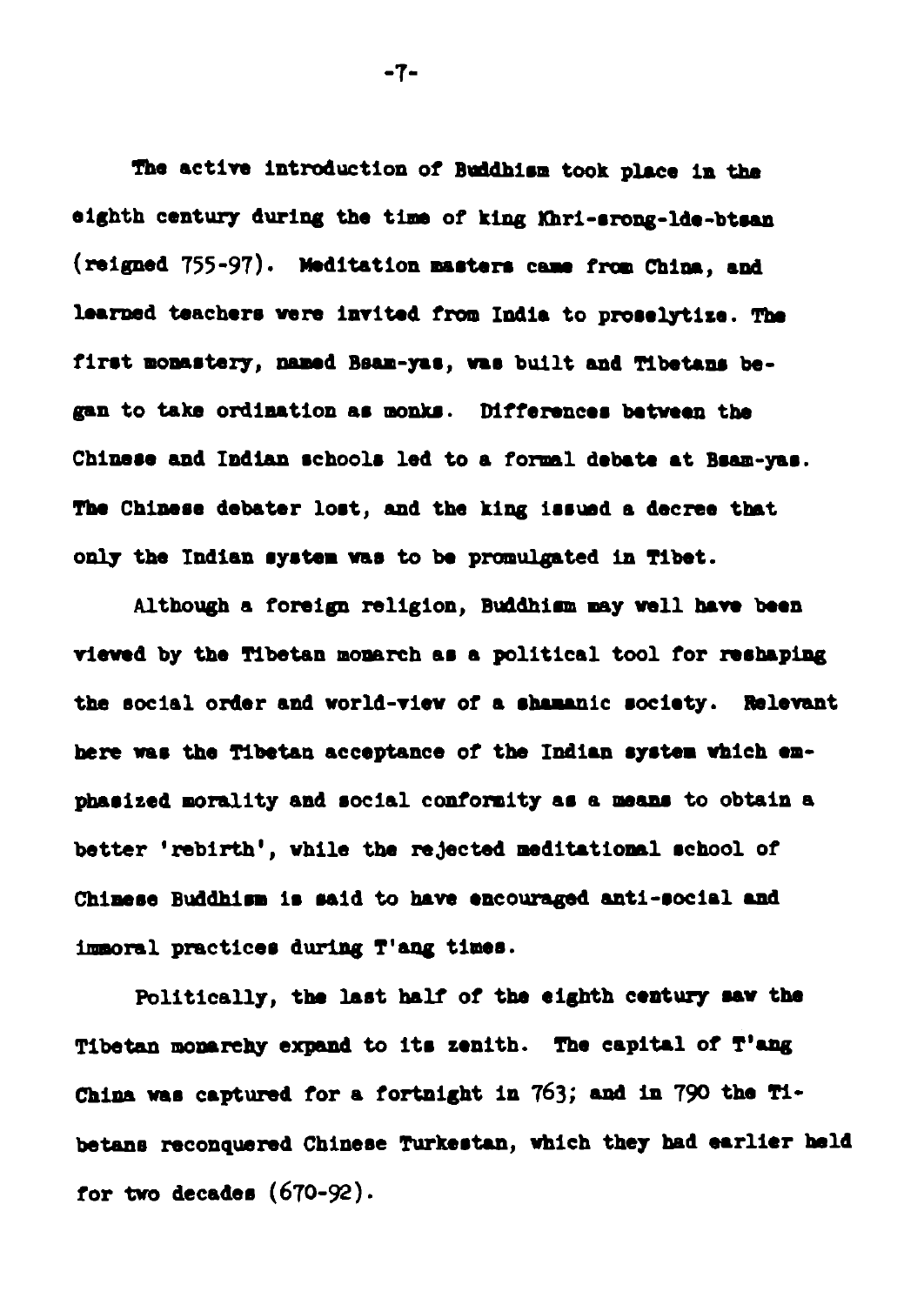Peace with China was formalized by the freaty of 821-822. negotiated in part by the Tibetan chief minister, a Buddhist monk. The rapid rise of an ecclesiastic to high office was due to the fanatic patronage of Buddhism by king Ral-pa-can (reigned 815-838). This king was the first to implement a tax to support the increasing community of monks. Such premature measures were not welcomed by the majority of the feudal lords who derived their power from a population still dominated by shamanic beliefs and demonic fears.

The conflict of economic-political interests between the pro-Buddhist monarch and a pro-shamanist council of feudal lords was resolved in a violent fashion. The chief minister was falsely accused of adultery with the queen and assassinated. The queen committed suicide. King Ral-pa-can was then assassinated and the throne given to his brother, Glang-dar-ma, who is infamous in Tibetan religious history for a violent persecution of Buddhism. This king in turn was assassinated in 842 by a Buddhist monk.

Lacking an uncontested heir to the throne, the royal lineage split and in time only three small kingdoms remained as vestigial memorabilia of the once great empire. The empire had depended on feudatory loyalty paid to a singular succession of charismatic kings and once that focus was lost the military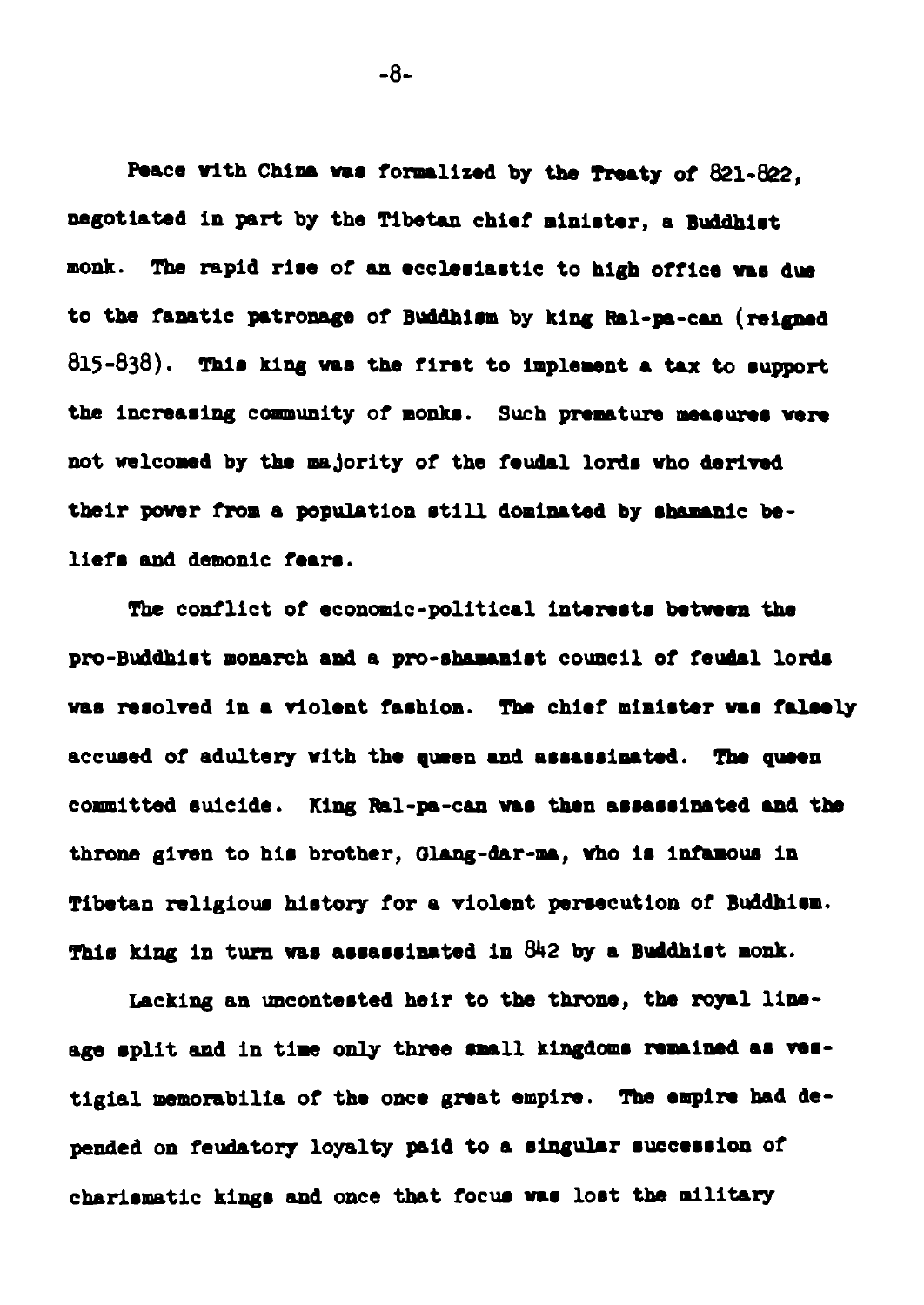unity necessary to the continuity of the empire faded and the empire collapsed -- never to rise again. Tibet became fragmented by local hegemons, and remained without a centralized form of government until the thirteen century.

#### IV. THE MIDDLE AGES

Early in the thirteenth century the Mongols led by Cinggis Qayan began the conquest of Asia. In 1240 a Mongol expedition marched to central Tibet putting the torch to two monasteries and killing hundreds of monks. This reconnaissance probe found no organized military force in Tibet that could interfere with their campaigns against Sung China and the Mongols soon withdrew.

Seven years later Sa-skya Pandita, a lama of the Sa-skya ruling family, was invested [in name only] with temporal authority over Tibet in behalf of the Mongols by Göden Qan, a grandson of Cinggis. In 1253 Qubilai Qan entered into the "patron-lama" (yon-mchod) relationship with 'Phags-pa Lama, a nephew of Sa-skya Pandita. The obligation of the "patron" was to provide the military power to enforce the "lama's" prerogatives for which be, in turn, received religious instruction and grace. Over ensuing

 $-9-$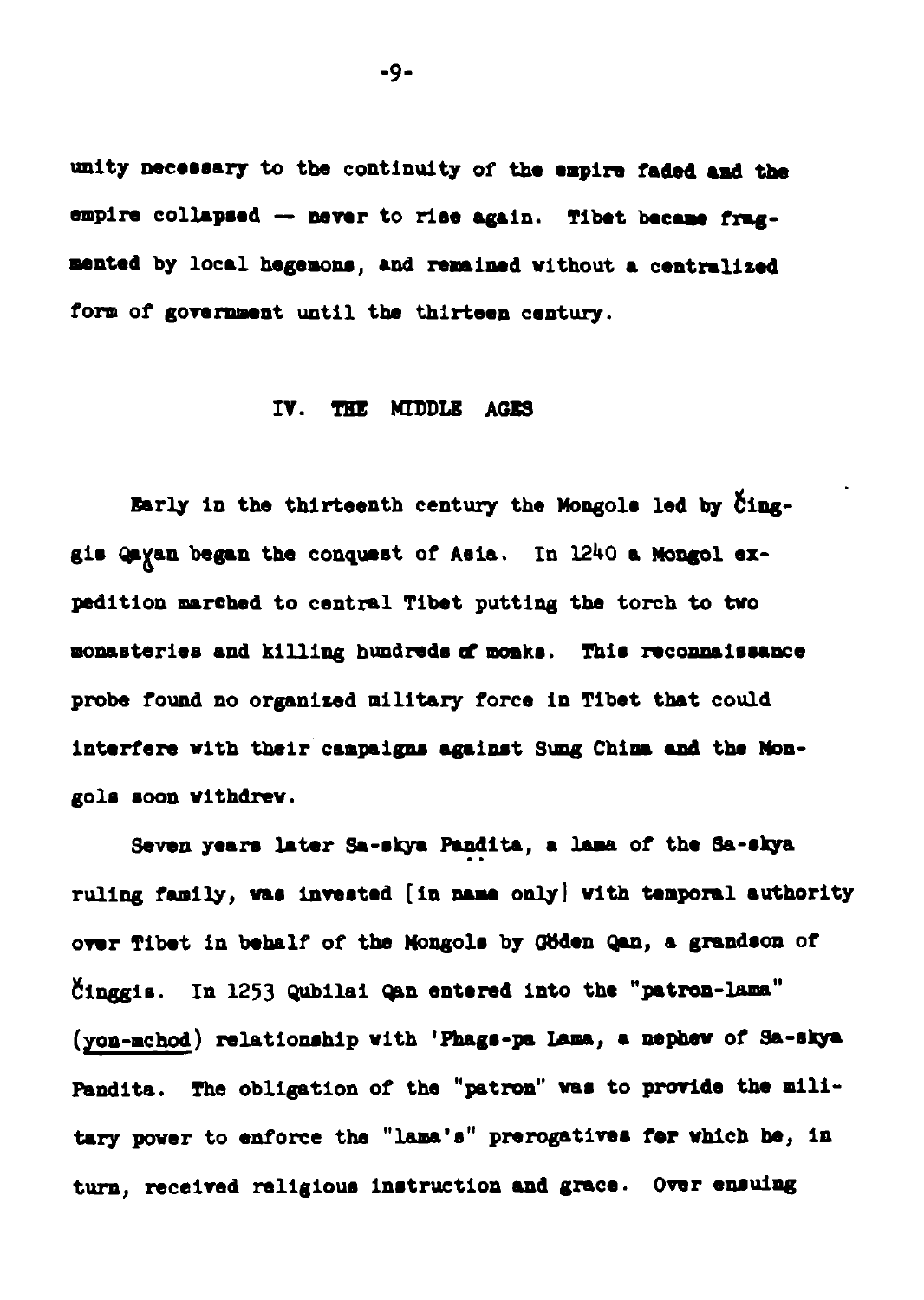centuries the "patron-lama" relationship was to become a basic feature in the evolution of theoeracy in Tibet.

Not long after Qubilai became Qayan of the Mongols in 1260, the symbolic investiture of Sa-skya Pandita with temporal power made earlier was implemented in fact by means of Mongol cavalry, and 'Phags-pa Lama became the first Tibetan ecclesiastic to wield political authority in Tibet. This marked the embryonic stage of theocratic rule in Tibet - albeit one depended upon a foreign source of military power for viability.

Under the Sa-skya regency, Tibet was divided into thirteen myriarchies with the powerful proprietary lord or lama in each appointed as an administrator subject to Sa-skya, and hence to Mongol, control.

When Mongol power in China began to decline in the fourteenth century, Ta'i Si-tu, a lama and the myriarch of Phag-mo-gru, overthrew the Sa-skya regency and established a centralized Tibetan government free of foreign domination. He abolished the myriarchy as an administrative unit and divided the state into various smaller units called rdzong. Each rdzong was administered by an official directly appointed for a limited period of time by the Phag-mo-gru government, which had its headquarters in Dbus, the easterly province of central Tibet.

 $-10-$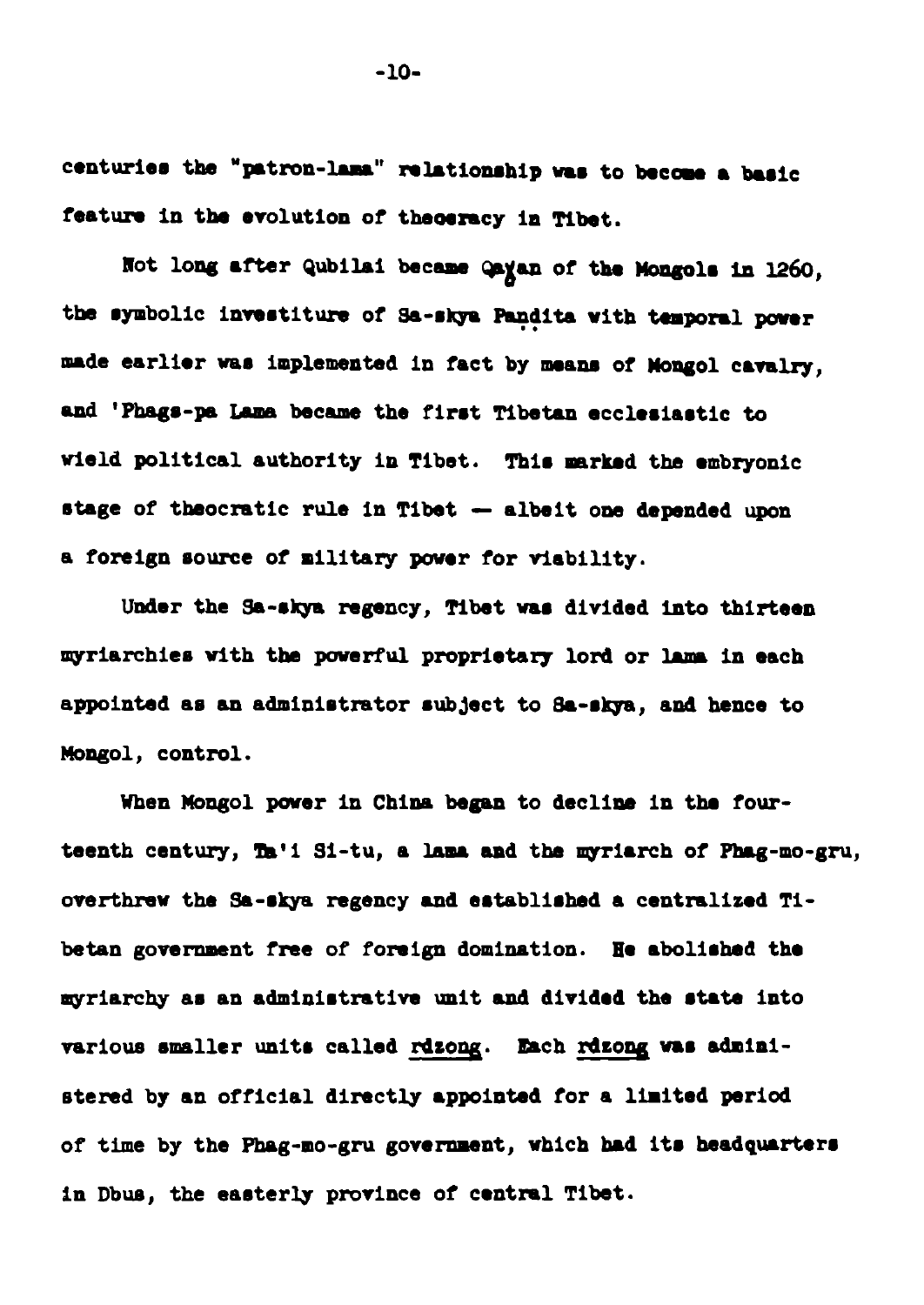Once the personal charisma of the successive rulers of the Phag-mo-gru dynasty began to wane, an administrator of the Rinspungs rdsong revolted in the fifteenth century and established a lay kingdom in Gtsang, the westerly province of central Tibet. By the turn of the seventeenth century the lay rulers of Gtsang. who patronized the Red-hat Karma-pa sect, fought to gain political control of the province of Dbus, then dominated largely by the reformed Yellow-hat Dge-lugs-na sect.

During the Ming Dynasty (1368-1643), high lamas were invited to court to receive titles and lavish rewards; but there was no "national relationship" between Tibet and China. Interaction between the two countries was limited to local contiguous regions. Politically the important connection was between the Tibetans and the Mongols, who continued to be active in Inner Asia even after they were driven out of China in 1368.

#### RETURN OF THE MONGOLS Y.

Sectarianism, generated in part by reformation, began to develop in Tibetan Buddhism already in the eleventh century. By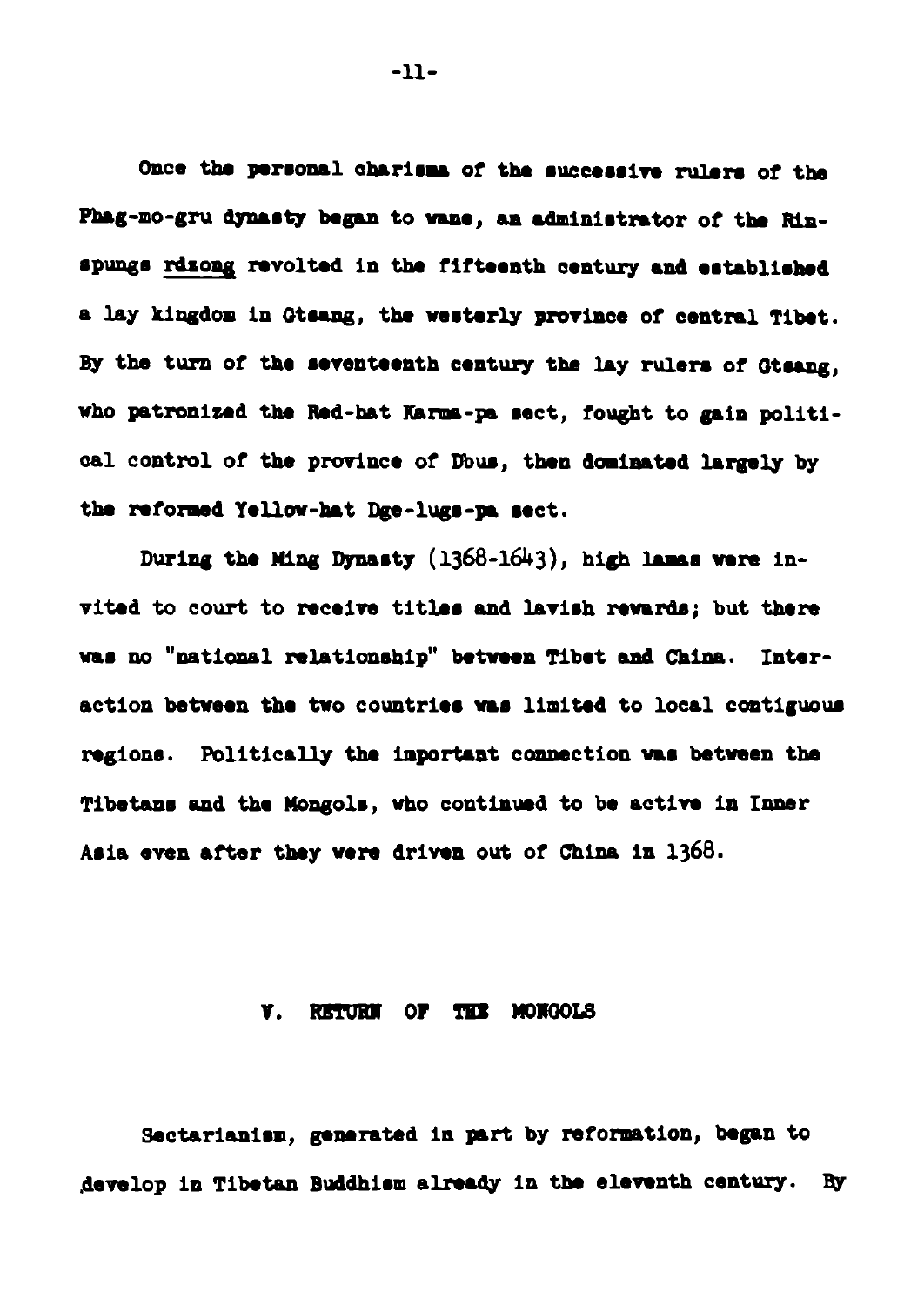the time the Mongols imposed the Sa-skya regency on Tibet sectarian and economic power was transmitted within 1) a community of monks led by an elected abbot: 2) a family from father to son; or 3) a family line from celibate uncle to nephew. The second method (with exceptions) was followed by the Sa-skya regency; the third by the Phag-mogru dynasty that replaced it.

In the fourteenth century the unprecedented concept of the "reincarnation of a lama" surfaced in the Black-hat Karmapa sect [which had no connection with a powerful proprietary family], and by the sixteenth century, the concept was widespread among other sects. This concept provided yet amother means for the transmission of sectarian power, i.e., from one "rebirth" to another of the same lama. Once a sectarian group acquired political power, charisma of office began to replace that of person and a 'church' as an 'institution' began to transcend the cult. The innovative method of "reincarnation" for transmission of power was to become fundamental to an institutionalized church.

The last reformation movement in Tibetan Buddhism was led by Tsong-kha-pa (1357-1419) and resulted in the Yellow-hat Dgelugs-pa sect, which reemphasized monastic discipline and celi-

 $-12-$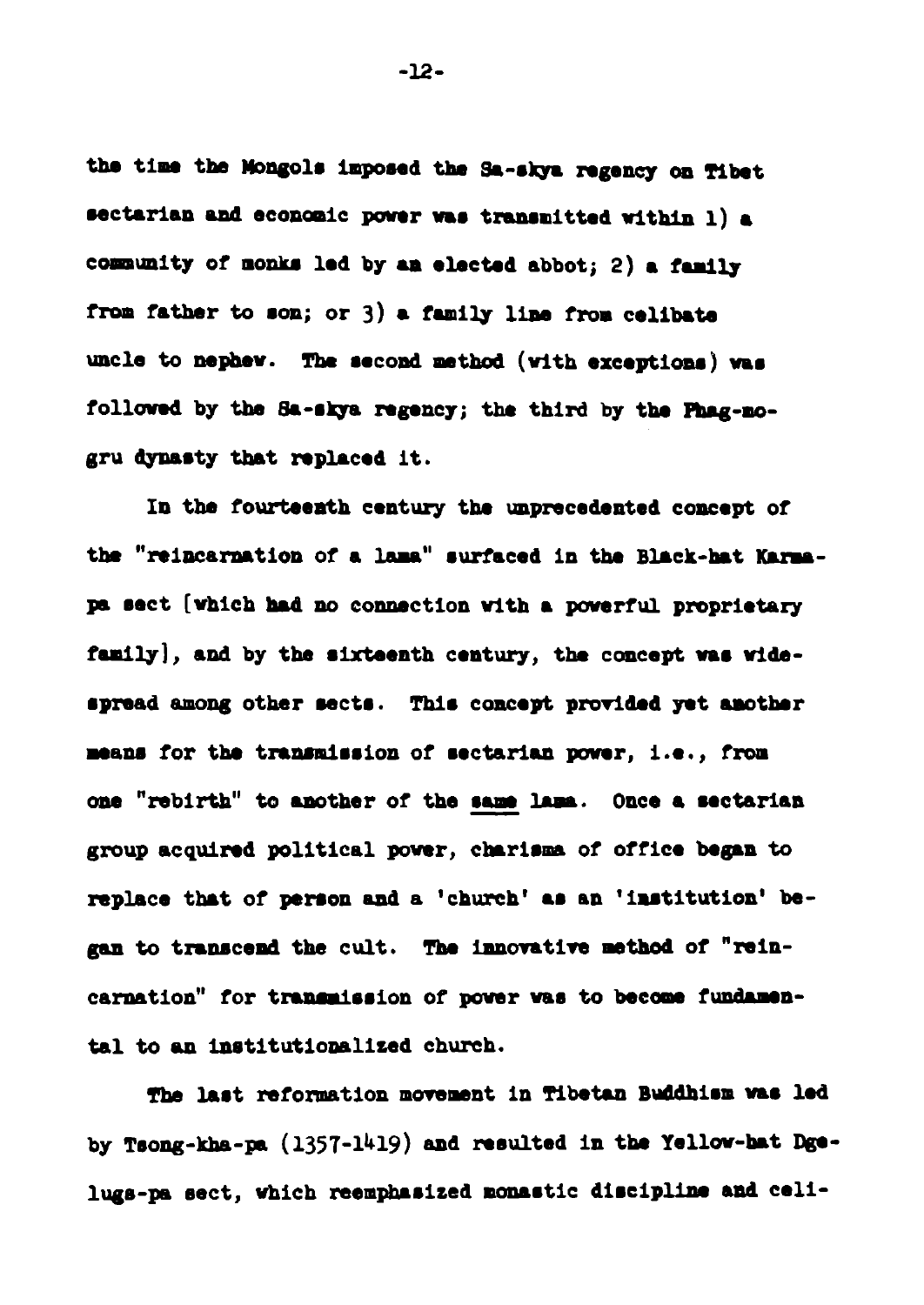bacy. The reformation was aimed at the moral laxity and preoccupation with worldly possessions then widespread in the sects. The reformed sect rapidly gained monastic followers. as well as the patronage of lay lords, and founded three monasteries in the Lhasa region within ten years (1409-19). By the middle of the sixteenth century, the Yellow-hats all but dominated the easterly province of Dbus.

In 1578 the "incarnate" head lama of the Yellow-hat sect received the title Dalai (Mongolian: 'Ocean') from Altan Qan of the Timed Mongols. This title was then given posthumously to his 'incarnate' predecessors, so he is known in religious history as the 3rd Dalai Lama. When he died, his 'rebirth' was discovered to be none other than the great-grandson of Altan Qan himself. The 4th Dalai Lama was the only one not Tibetan by birth. This miraculous 'discovery' bound the religious fidelity of the Mongols thereafter to the Yellow-hat sect with the successive Dalai Lamas as hieratic heads.

Later on. Gushri Can of the Qoshot Mongols entered into the "patron-lama" relationship with the 5th Dalai Lama [analogous to the thirteenth-century relationship between Qubilai Qan and 'Phags-pa Lama of the Sa-skya sect). The lay ruler of Gtsang allied with the Red-hat Karms-pa sect continued to threaten the

 $-13-$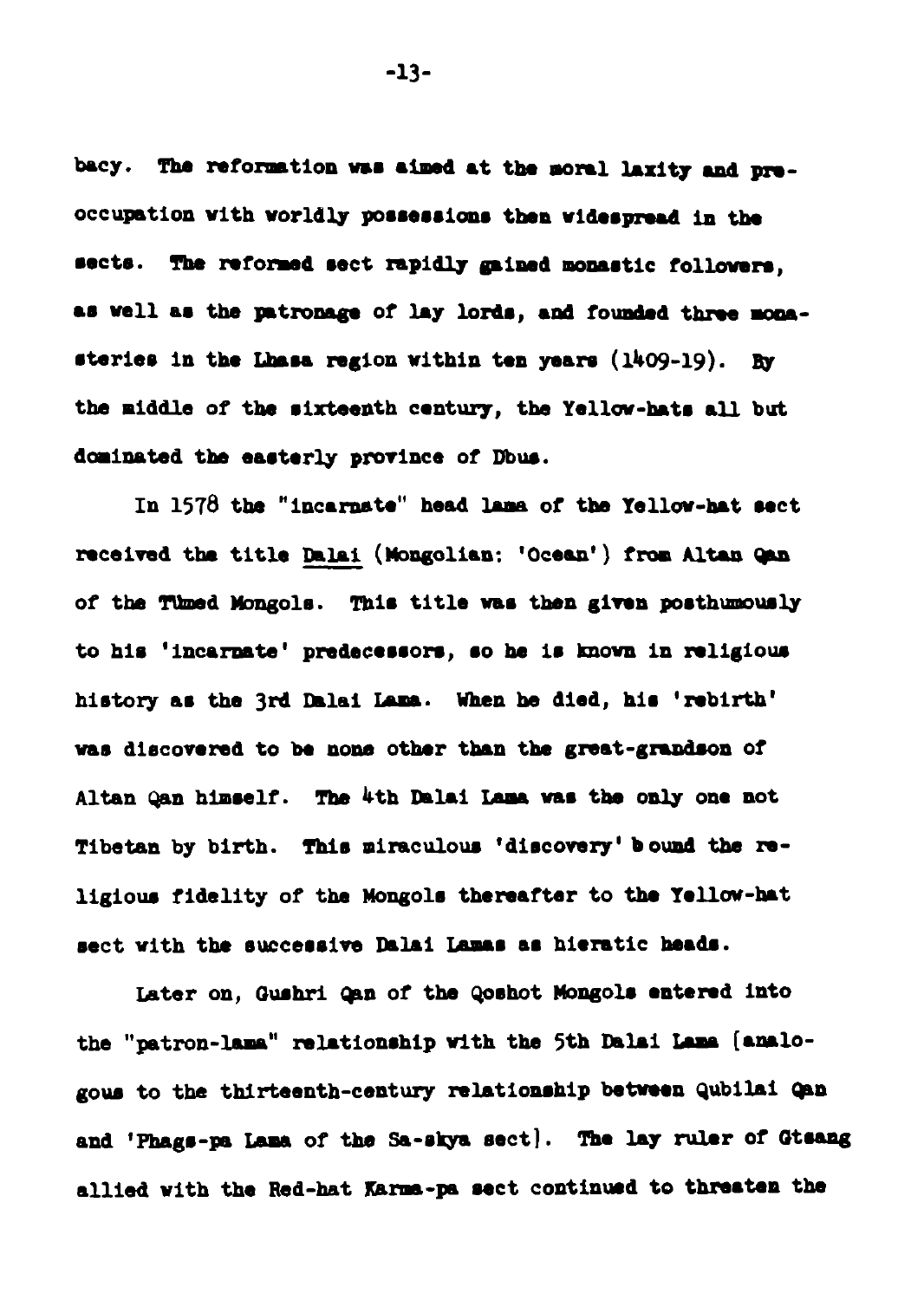Yellow-hats in the Lhass area. Responding to a request from the 5th Dalai Lama. Gushri Gan led his cavalry into Tibet and defeated the lay ruler of Gtsang in 1642. As the de facto conqueror of Tibet. Gushri Can then presented all its lands to the Dalai Lama as a 'religious gift'. A new form of theocratic government was established. Theoretically, the Dalai Lama held both religious and temporal power; but a regent was appointed to handle the daily affairs of State. The rdsong system developed by Ta'i Si-tu of the Phag-mo-gru dynasty was retained as the basic administrative structure. The Gan and his cavalry remained in Tibet to provide the military necessary to the visbility of the new government. The successors to Gushri Qan lacked his vigor and Mongol control over the theocracy began to wane. By the time the 5th Dalai Lama died in 1682, the actual political control of Tibet was wielded by the regent, Sangs-rayas raya-mtsho.

#### VT. MANCHU INTERVENTION

Sangs-rgyas rgya-mtsho, seeking to rid Tibet of the Qoshot Mongols who had allied themselves with the Manchu Emperor of

 $-14-$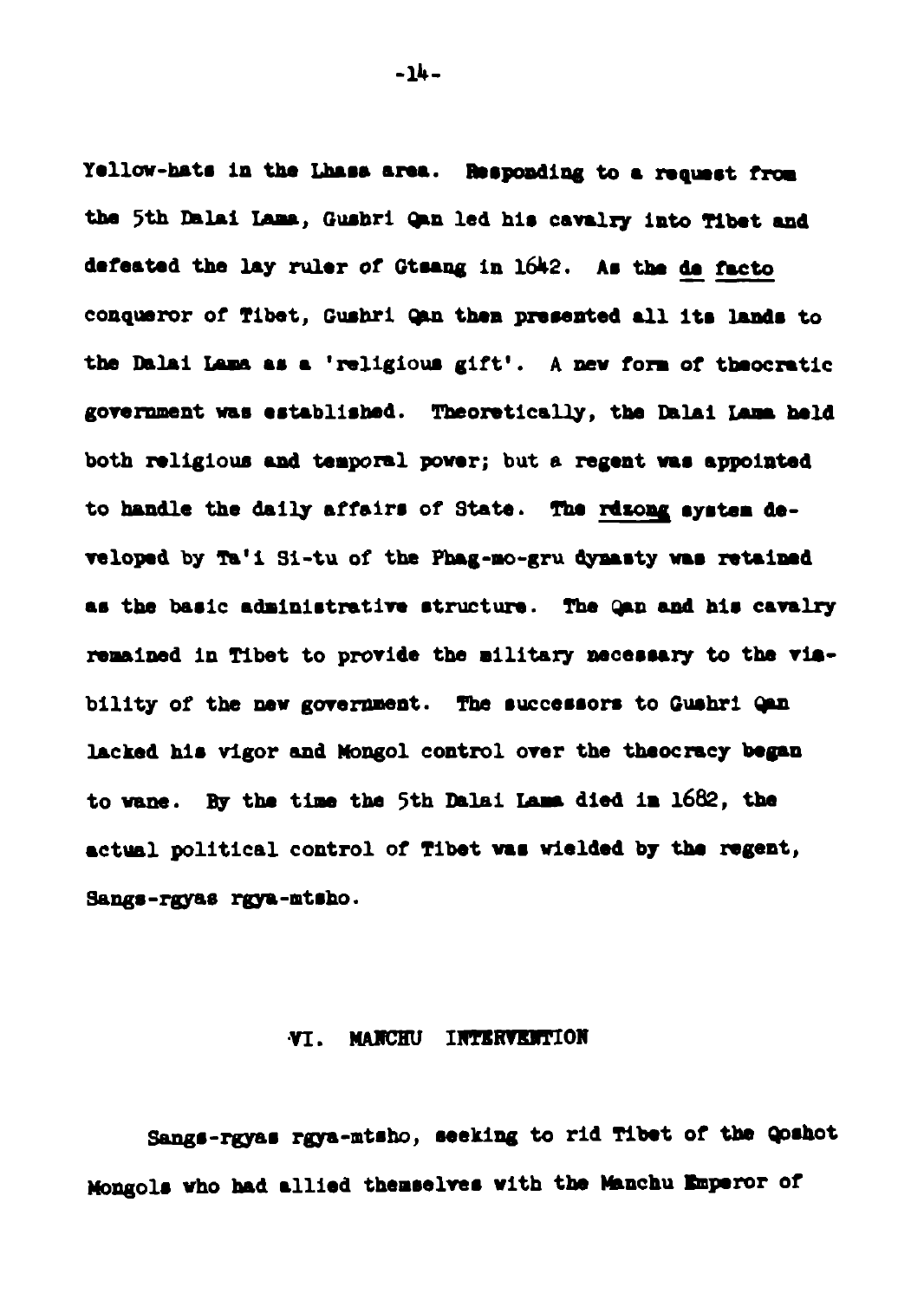China, formed an alliance with the Dzungar Mongols, bitter foes of the Manchus. In 1697 Lha-bzang, a grandson of Gushri Can. became Qan of the Qoshots and he set out to restore Mongol control over the Tibetan government. The power struggle between the gan and the regent ended in 1705 when the Mongols put the regent to death. During Lha-bzang Qan's reign, Manchu influence began to increase in Tibet, and the Dzungar Mongols decided to change the situation by force. On the pretext of avenging the murdered regent, Dzungar cavulry invaded central Tibet in 1717 and killed Lha-bzang Qan.

In retaliation, the Manchu Emperor K'ang-hsi  $(1662-1722)$ sent imperial armies into Tibet, drove out the Dzungars, and established an imperial garrison at Lhasa. The office of regent was replaced by a council of four ministers to handle governmental affairs. The garrison was withdrawn soon after the death of K'ang-hsi, but reinstated at the end of the civil war that errupted in Tibet  $(1727-8)$ .

The attempts of a council minister, Pho-lha-mas, to establish a lay-oriented government relatively free of Manchu control were thwarted by his ambitious son and successor, whose precipitous actions led to his assassination in 1750 by the Manchu resident officials (ambans) in Lhasa. The garrison was

 $-15-$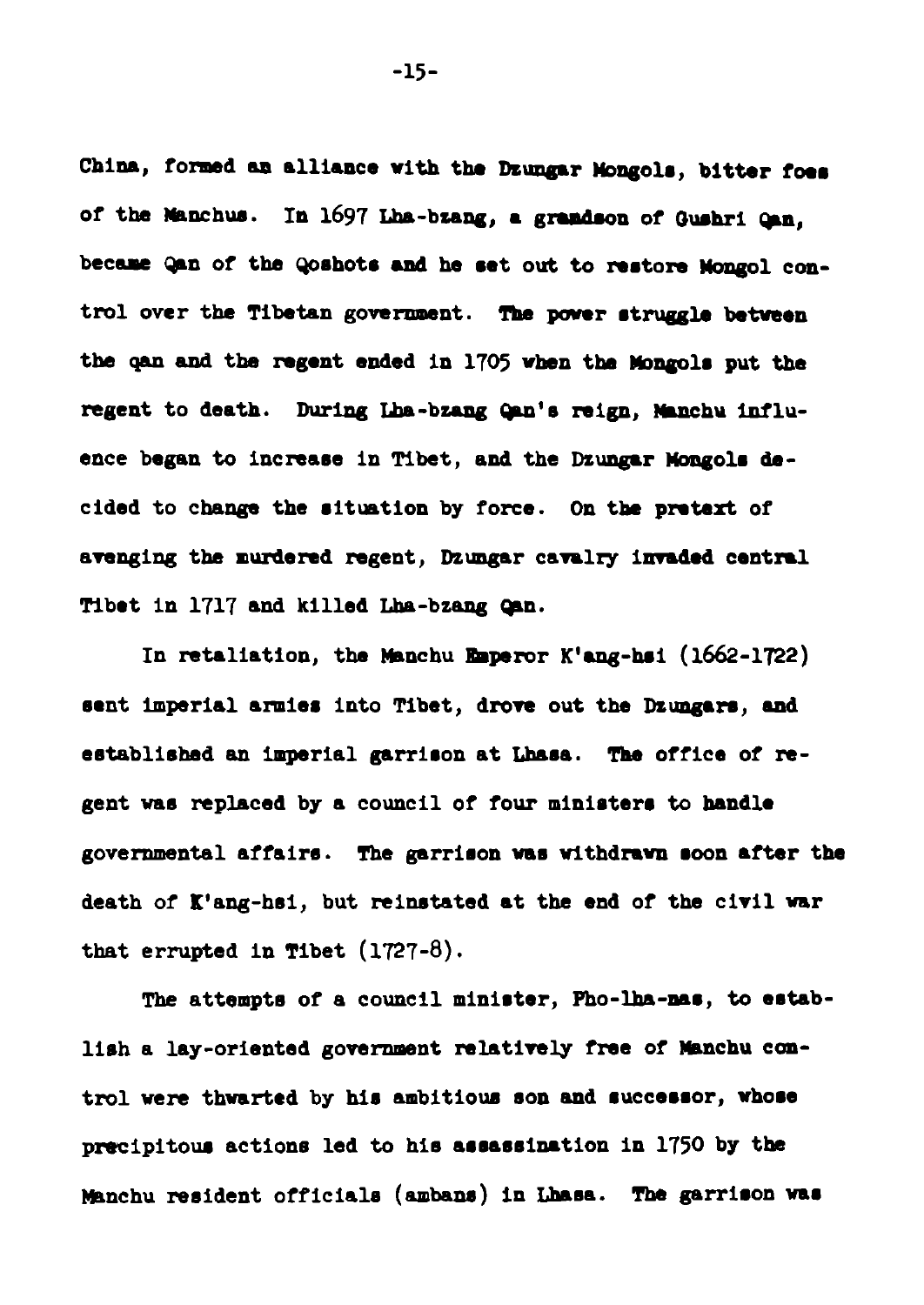reinforced and the administrative structure altered. For the first time, the Dalai Lama assumed personal control over the council of ministers and the administration of the government.

When the 7th Dalai Lama died in 1757, the office of regent was established. Henceforth a high-ranking 'incarnate' lama was appointed regent to govern until the next Dalai Lama was old enough to resume rule. Such an interregnum after the death of each Dalai Lama encouraged the lama-regents and their cohorts to exploit their power. It is not without reason that only two of the Dalai Lamas from the 8th (born in 1758) and the 12th (died in 1875) lived long enough to rule and then only nominally for a couple of years.

#### VII. FOREIGH INVASIONS

The Manchu Emperors assumed the role of patron in the traditionally Mongol 'Patron-Lama' relationship upon which the Tibetan theocracy had been founded. When the Nepalese invaded Tibet in the late eighteenth century, the Ch'ien-lung Emperor sent an imperial army across Tibet to expel them and extract a treaty. That was the last time the Manchu Emperor was able to fulfill his duties as the patron of the Dalai Lama.

 $-16-$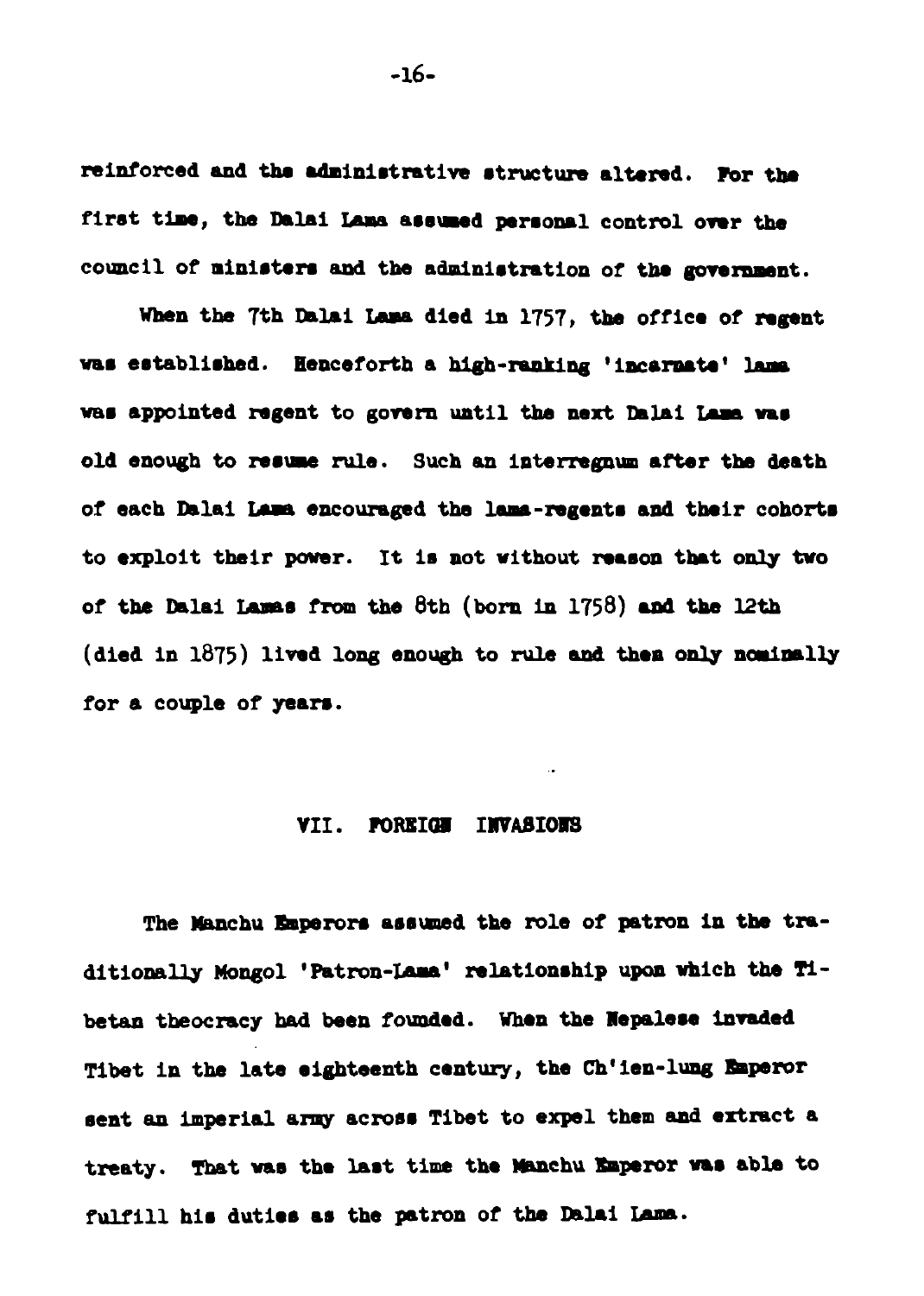Throughout much of the nineteenth century, the Manchu court vas threatened by foreign aggression and the protracted T'ai-p'ing Rebellion; consequently, when Tibet was invaded in  $1841$  by the Dogras from Kashmir and again by the Nepalese in 1855, no imperial troops were sent from China to aid the Tibetans. Although able to withstand the Dogra onslaught, they were defeated by the Nepalese and forced to conclude an unfavorable treaty.

The turn of the twentieth century found a weak China in turmoil and rivalry between Russia and Great Britain for spheres of influence in Asia. The British envisioned Tibet as a buffer zone to protect their economic interests in India from Russian imperialism. In 1904 a British expedition fought its way to Lhasa and forced an agreement extremely favorable to Britain on the Tibetan government. Again the ailing Manchu court did not send any military aid to the Tibetans.

After the Russians vere defeated by the Japanese in 1905, the British began to lose interest in Tibet as a buffer zone. **They relinquished their political control over Tibetan affairs;** but retained their trade rights. This created a power vacumn in Tibet that the Chinese were eager to fill.

Chao Erh-feng, then governor of Szechuan province in western China, sent troops into Tibet. For the first time an im-

 $-17-$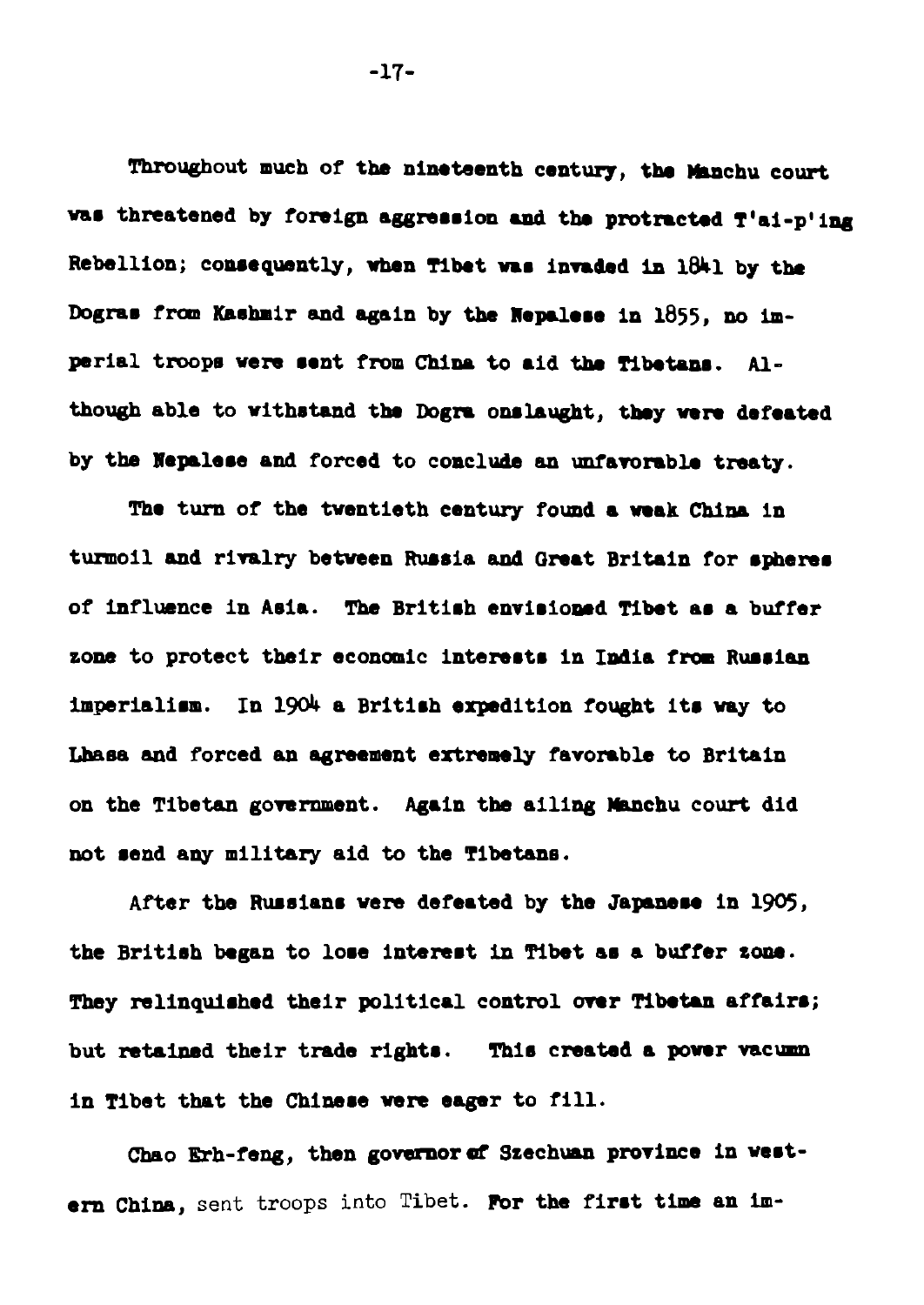perial army came to attack, rather than to assist, the Tibetans. The traditional "patron-lama" relationship with the Manchu Emperor was at an end. When Chao's troops reached Lhasa in 1910, the 13th Dalai Lama, who had recently returned from Mongolia where he went to escape the 1904 British expedition, fled in exile to India.

Late in 1911 revolution against the Manchus broke out in China, and in time rebellion spread to the imperial garrison at **Lhaea, whom** Chinere troops mvolted against the **hknchu** officers. Divided against itself, the weakened garrison was finally captured by the Tibetans in the summer of 1912, and by January of 1913 the last of the garrison was deported from Tibet via India.

#### VIII. **mDERH TIBET**

In modern times, Tibet was to become the victim of a contradiction in political claims. Without historic precedence Yuan Shih-k'ai, first president of the Republic of China, unilaterally declared in April of 1912 that henceforth Tibet, Mongolia, and Sinkiang were to be regarded as "integral parts of China". Thir fallaciour claim **var** incorporatad into the **rnsv** 

 $-1A-$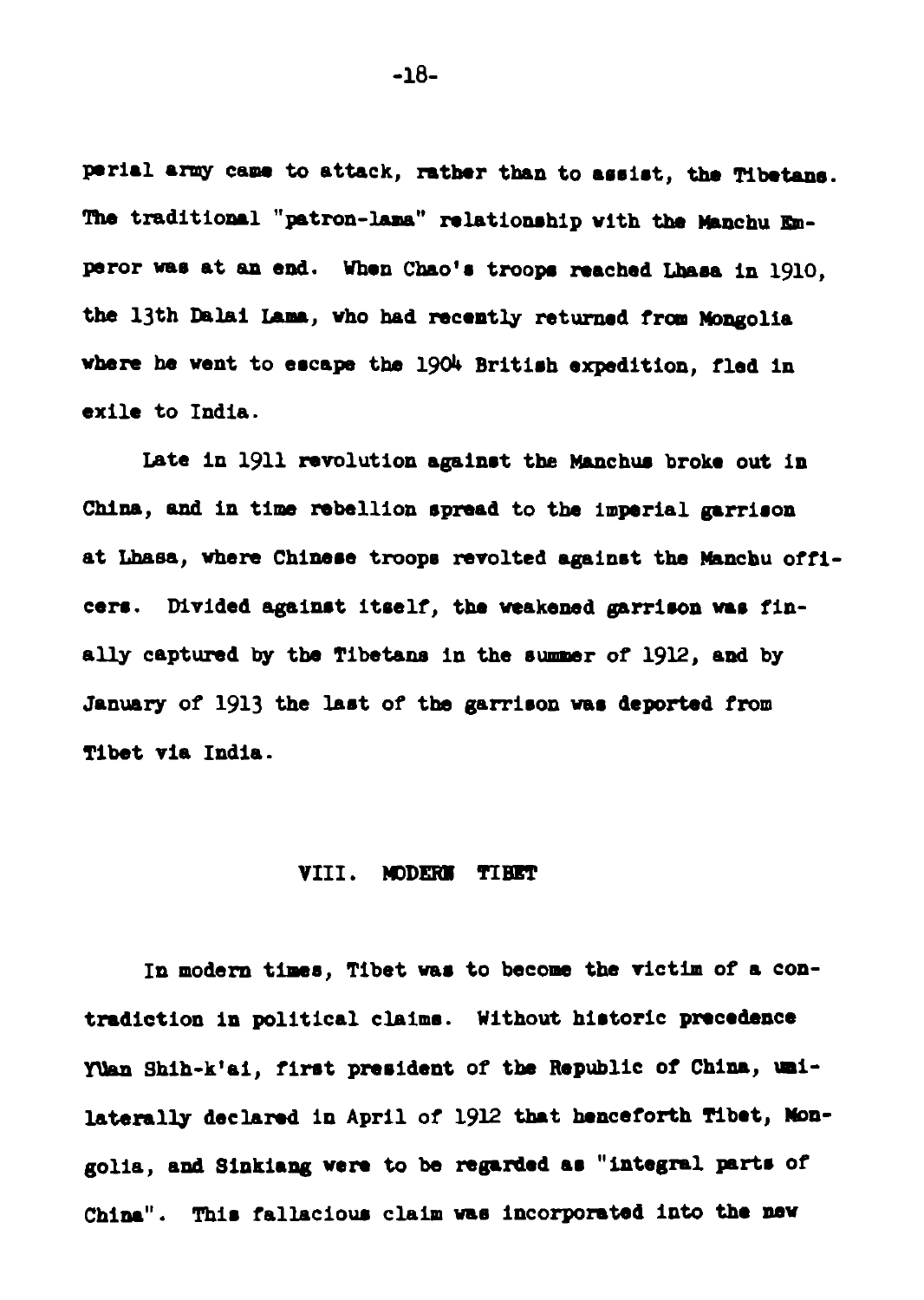constitution and was accepted by the Chinese as fact.

On the other hand, the 13th Dalai Lama returned to Lhasa early in 1913 and issued a declaration of Tibetan independence from Chinese suzerainty. After the deportation of the imperial garrison in 1913 until the death of the Dalai Lama in 1933. there were no Chinese officials in Tibet; and those from 1933 until 1949 were there at the sufferance of the Tibetan government. In the summer of  $1949$  the Communist forces were gaining control of mainland China, and the Tibetan government deported the Nationalist mission at Lhasa via India.

In October of 1950 the People's Liberation Army invaded eastern Tibet and captured the administrative headquarters of Chando (Chab-mdo). The Tibetan government appealed to the United Nations: but the Nationalist Chinese and the Soviet delegates insisted that since 'Tibet is an integral part of China' the problem was an internal one of that country and, thus, outside the jurisdiction of the United Nations. Consequently, no action was taken. Tibet was then forced to sign on 23 May 1951 at Peking a 17-point agreement for its 'peaceful liberation'. Point four of that agreement specifically stated that the existing political system of Tibet and the status and powers of the Dalai Lama would not be altered.

 $-19-$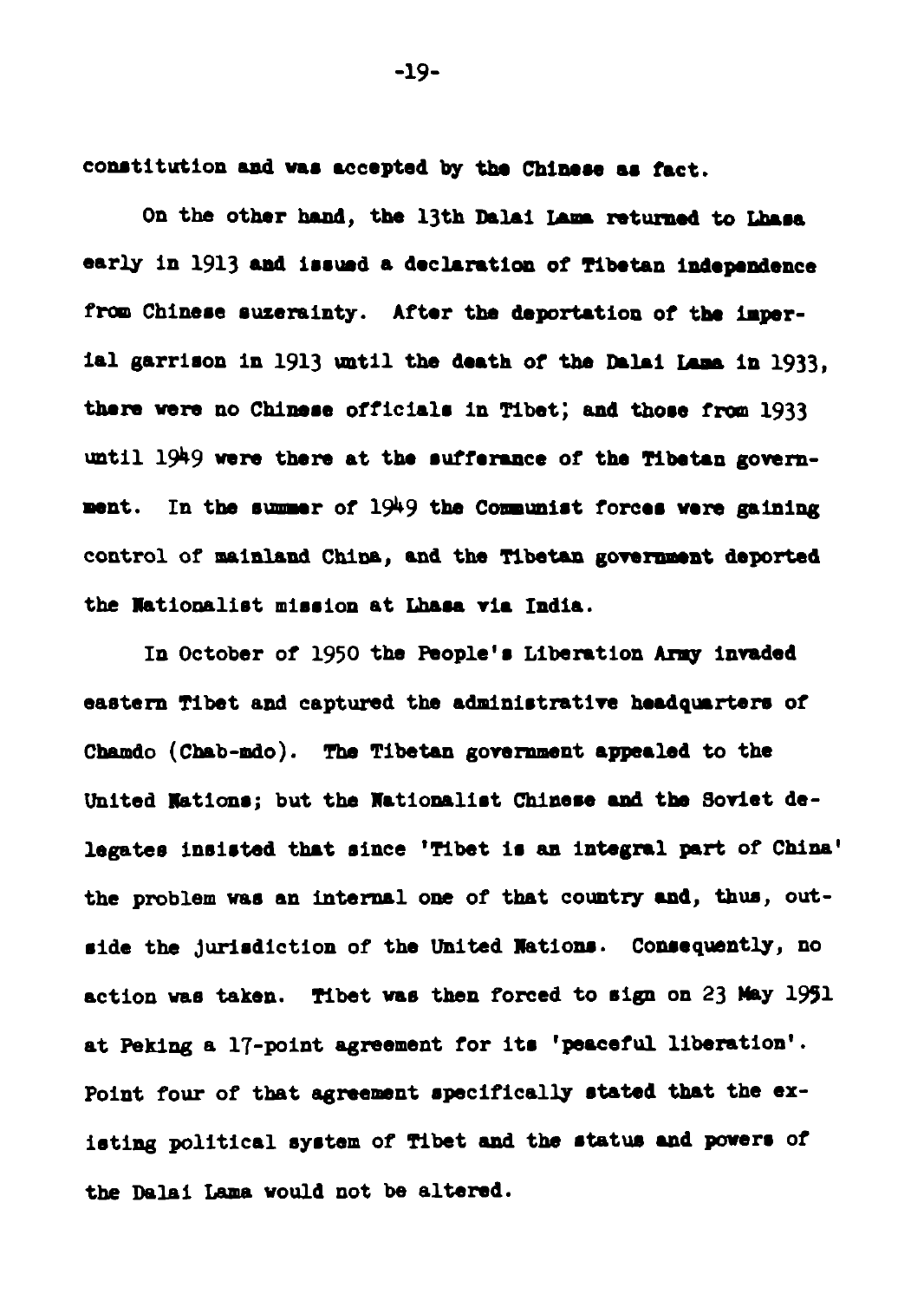Several years of relative peace followed, during which the Chinese regime indoctrinated the Tibetans in the political system of communism. In 1956 the Chinese established a 'preparatory committee' whose function was to 'prepare' Tibet for status as an autonomous region of the People's Republic of China. This meant reforms relating to the social, economic, and political structures were to be carried out. Society in Tibet had been shaped for centuries by a religious-political system governed by an 'incarnate lama' who drew his officials on one side from the community of Yellow-hat monks, and from feudatory nobility on the other. The fabric of Tibetan society was so woven that any attempt to change the feudal warp would inevitably destroy the political woof on which the theocratic mattern depended.

Widespread discontent with Chinese policies and practices broke out in open rebellion at Lhasa on 10 March 1959, and the lath Dalai Lama [like his predecessor half-a-century earlier] was forced to flee into exile in India. The aftermath of the revolt was marked by purges and the implementation of reforms. The Dalai Lama, at first hailed by the Chinese regime as a 'victim' of an imperialist plot, was finally denounced in 1964 as the 'ringleader' of the revolt.

In September of 1965 Tibet was officially declared an autonomous region of the People's Republic of China.

 $-20-$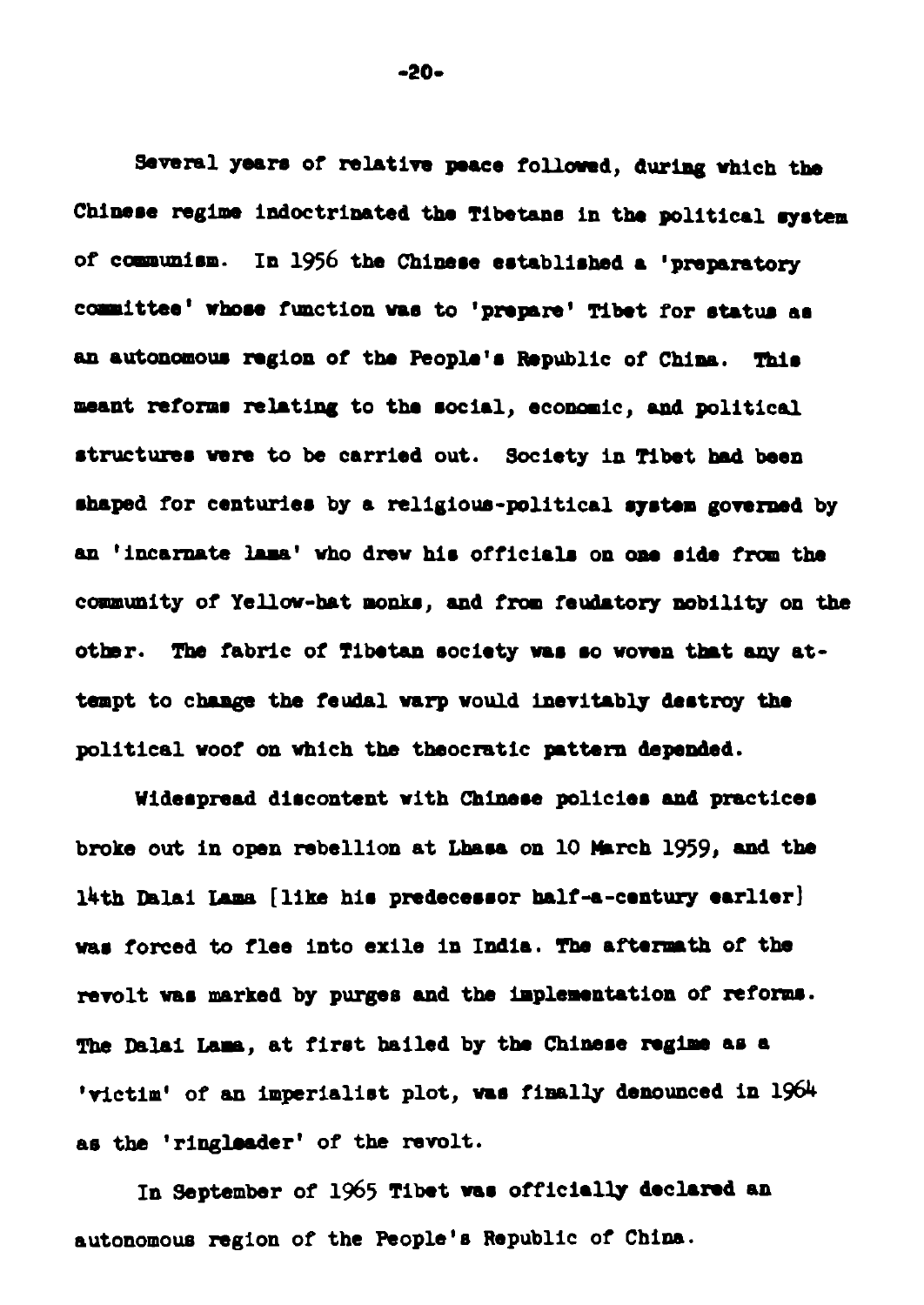#### IX. CONCLUBION

From 1913 to 1950 Tibet was a sovereign state. Its centuries-old government maintained its political identity and protected its discrete culture and society. It issued its own currency, postage stamps, and [in 1947 for the first time] internationally-validated passports. It maintained its neutrality throughout World War II in spite of Chinese and American appeals for involvement. Yet, these factors counted for naught in the contemporary court of political expediency. The apocryphal claim that 'Tibet is an integral part of China' was accepted in 1950 by the world powers as gospel. Thus, Tibet became the victim of her own xenophobic isolationism that kept her theocratic government from establishing official diplomatic relations with other countries in the international community of nations.

The traditional culture and society of Tibet are no more; but its thirteen-centuries of recorded history remains to illuminate the importance of its role in Inner Asia.

 $-21-$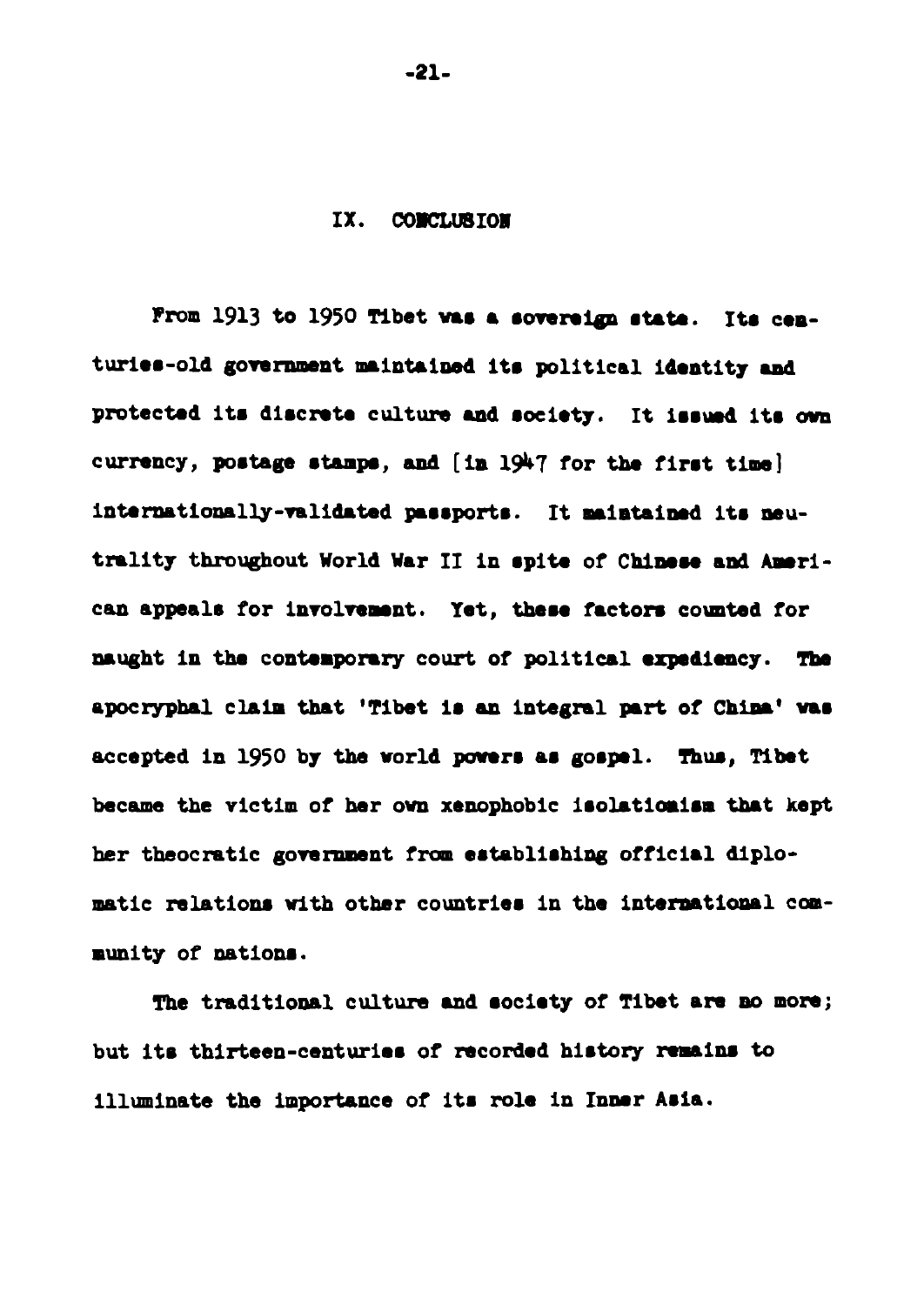#### X. BIBLIOGRAPHY

This bibliography is very selective, consisting of only five entries. For reasons given in the notes, the first four are recommended for general classroom use; the last one is not. This bibliography is short because the works cited below contain lengthy lists of publications and the reader is referred to them for specialized studies of Tibetan topics.

1. David Snellgrove & Hugh Richardson, A Cultural History of Tibet. Frederick A. Praeger, Publishers (New York) 1968; 291 радев.

A comprehensive text dealing with Tibetan culture in chronological order, covering the political, religious, and social developments of each successive period, as well as the arts and literature. Tibetan names are given orthographically in the text with a pronunciation guide given at the end. Adequately illustrated with black-and-white plates.

2. R. A. Stein, Tibetan Civilization. Stanford University Press  $(Stanford)$  1972; 334 pages.

This text is arranged topically rather than chronologically, treating in sequence with the inhabitants, history, society,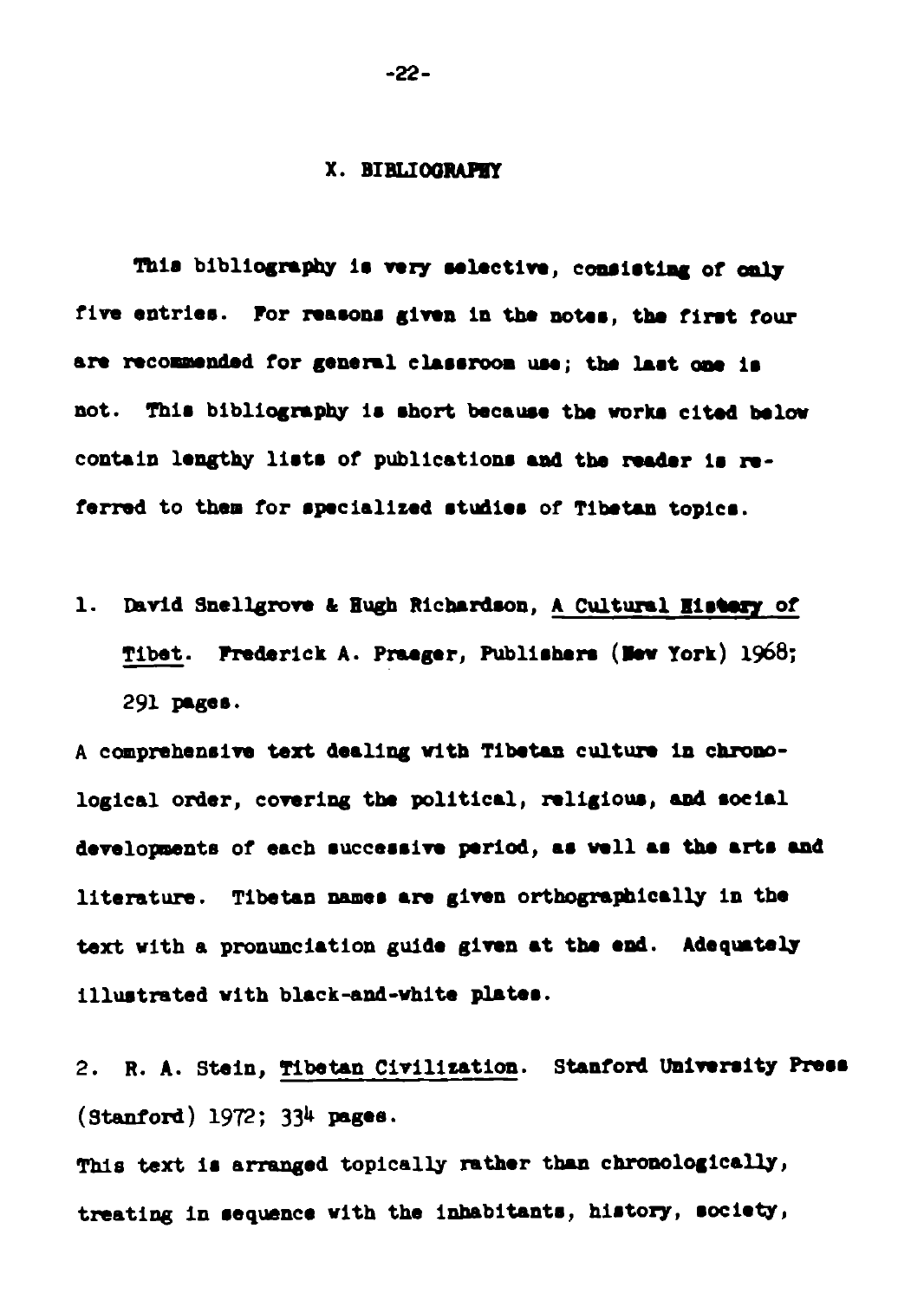religion, art and literature. It contains quite a few blackand-white plates and line drawings. Names in the historical section, as well as those of geographical regions and places, are given phometically with an orthographic identification table at the end. Proper orthography predominates in the other sections. The history section is too synoptic for the twentieth century, summarizing such events in just three pages.

3. Giuseppe Tucci, Tibet: Land of Snows. Stein and Day, Publishers (New York)  $1967$ ; 216 pages.

This work also deals with Tibet topically, covering history, religion, art, daily life, birth-to-death, literature, and political administration in sequence. This book is profusely illustrated with over **one** hundmd phter, **many** in full color. Rams are girsn phonetically throughout with **an** orthographic equivalency index included at the end.

4. Tsepon W. D. Shakabpa, Tibet: A Political History. Yale University Press (New Haven) 1967; 369 pages.

Originally written in **Tibetan** by a former **Tibetan finance** minister and then translated into English, this text was thoroughly "edited" by Turrell V. Wylie. As the title states, the book deals fundamentally with political history. Names are given